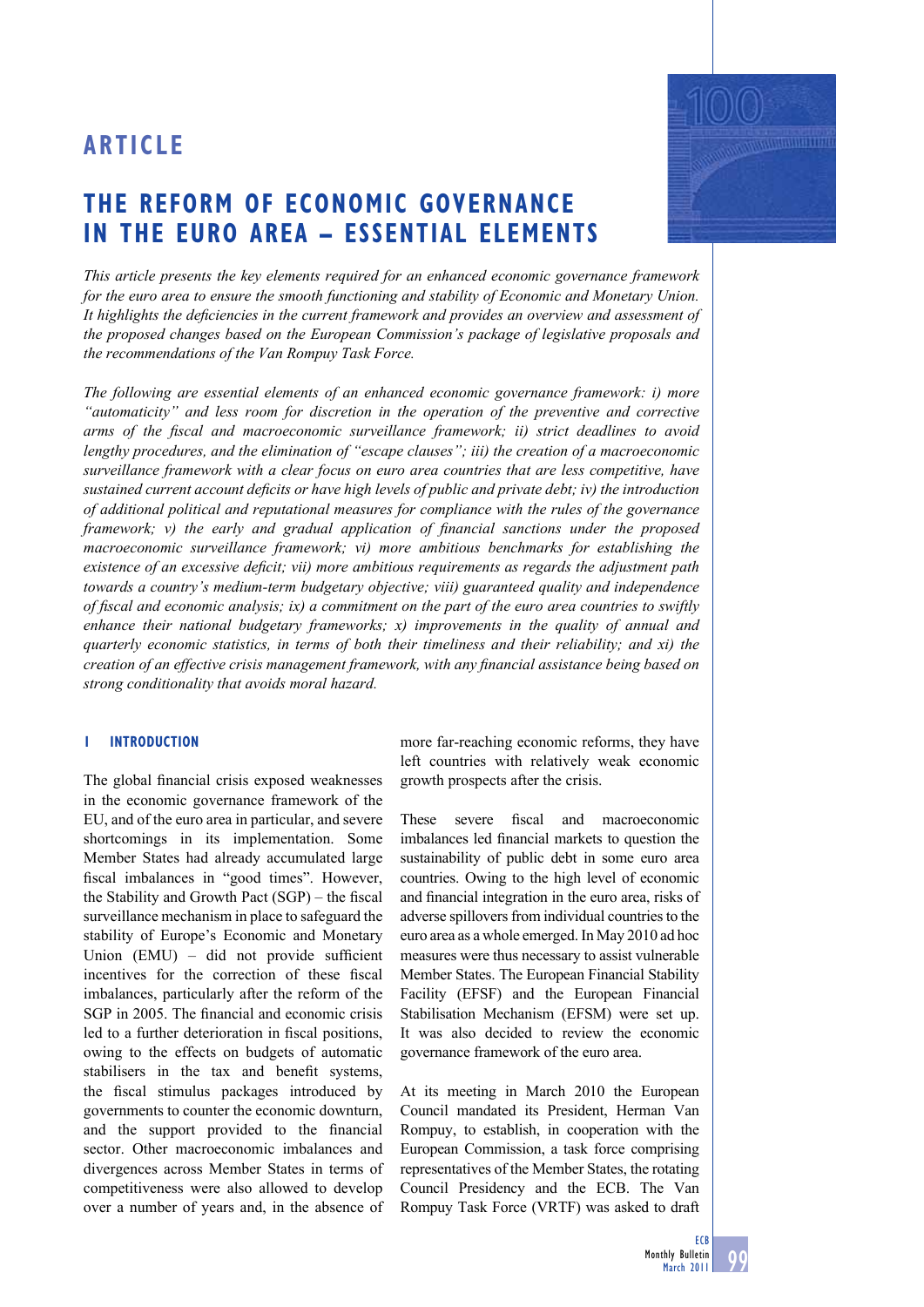proposals to strengthen the EU surveillance framework, in particular budgetary and macroeconomic surveillance, and to establish a crisis management framework.1 The VRTF report, endorsed by the European Council at its meeting in October 2010, put forward proposals that included broader and deeper coordination of economic policies (see Box 1); enhanced fiscal surveillance and a new framework for the surveillance of macroeconomic imbalances and

competitiveness developments; and a stronger institutional framework. Moreover, the Heads of State or Government agreed in December 2010 on the need to establish a permanent crisis management framework.

1 The ECB actively contributed to the work of the VRTF. On 15 June 2010 the President of the ECB submitted a note to the President of the European Council entitled "Reinforcing economic governance in the euro area" (see www.ecb.europa.eu/pub/pdf/ other/reinforcingeconomicgovernanceintheeuroareaen.pdf).

#### **Box 1**

## **THE EUROPEAN SEMESTER**

The European Council agreed on 17 June 2010 to implement one of the recommendations of the Van Rompuy Task Force on economic governance, namely to reinforce the ex ante dimension of economic policy coordination by introducing the "European semester" on 1 January 2011. The European semester comprises a timetable that applies to all elements of surveillance, including fiscal, macroeconomic and structural policies. The timing of the various surveillance processes will be aligned to ensure consistency, while they will remain legally and procedurally separate.

The European semester starts in January with the publication of a European Commission report, the Annual Growth Survey, which aims to identify the main policy challenges for the EU and the euro area as a whole (see the chart). An annual economic summit of the European Council in



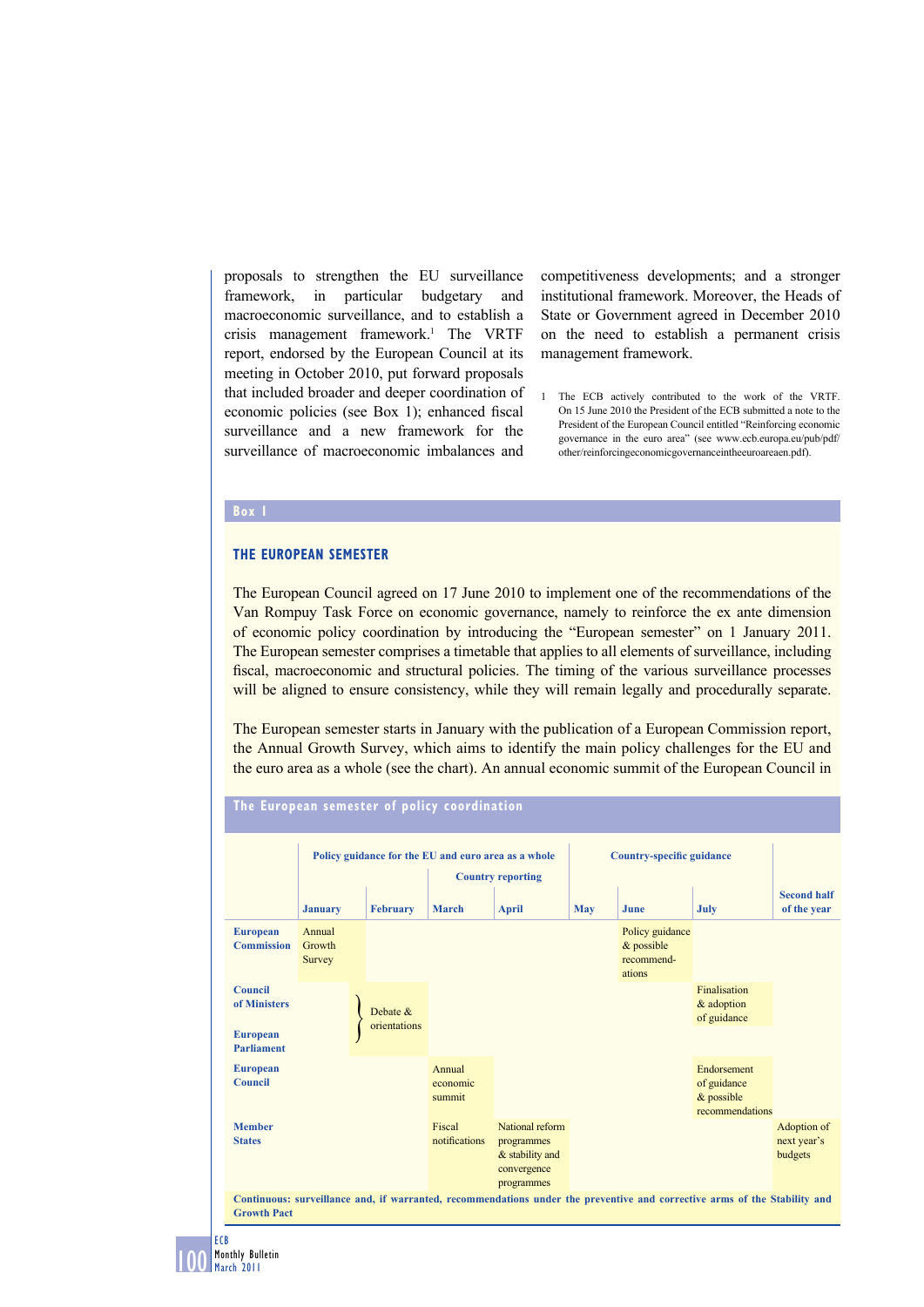The reform of economic governance in the euro area: essential elements

March then provides strategic guidance on policies to be taken into account by Member States in their stability and convergence programmes (SCPs), which are submitted in April. In parallel, and as part of the Europe 2020 strategy<sup>1</sup> to strengthen growth and employment, Member States identify their growth bottlenecks in their national reform programmes (NRPs) and devise an appropriate and detailed reform strategy to foster employment and sustainable, socially inclusive economic growth. Based on the SCPs and the NRPs, the Council issues policy recommendations focused on the following year, ahead of the finalisation of national budgets in the autumn.

In 2012 an enhanced macroeconomic surveillance framework aimed at preventing the emergence of major macroeconomic imbalances and correcting existing imbalances will be implemented. It comprises an alert mechanism based on a scoreboard of a set of macroeconomic indicators and the Commission's report on potential and existing excessive macroeconomic imbalances in the Member States. The results of the scoreboard and the Commission's report will both be published at the same time as the Annual Growth Survey. They will provide an initial indication of the existence or potential risk of macroeconomic imbalances and vulnerabilities in the Member States. If any are identified, the Commission will provide broad-based, in-depth reviews of economic, financial and public finance developments in the Member States concerned. These reviews will be published early in June, together with the Commission's assessments of SCPs and NRPs. On the basis of a Commission recommendation, and in parallel to other policy recommendations in the context of the Europe 2020 strategy, the Council can recommend economic policy measures, specifically aimed at reducing these imbalances and risks, to the countries in question.

Finally, the cycle ends with the publication of the Annual Growth Survey in the following year, in which the Commission assesses the extent to which Member States have taken EU recommendations into account.

1 The Europe 2020 strategy was adopted by the European Council in June 2010 as a follow-up to the Lisbon strategy for growth and jobs. The strategy aims at promoting sustainable economic growth and delivering high levels of employment, productivity and social cohesion. See http://ec.europa.eu/europe2020/index\_en.htm.

In this context, the Commission issued six legislative proposals on 29 September 2010 relating to the reform and enforcement of the budgetary surveillance framework, the establishment and enforcement of a new surveillance framework to identify and correct emerging macroeconomic imbalances, and the harmonisation and strengthening of national budgetary frameworks.2 This legislative package is currently being discussed by the Council and the European Parliament, with an agreement expected by June 2011.

Against the background of the proposals made by the VRTF and the legislative proposals of the Commission, this article assesses the proposed changes to the economic governance framework, as well as the potential features of a crisis management framework. Overall, the ECB views the proposals as a step in the right direction of broadening and strengthening the existing framework for fiscal and macroeconomic surveillance in the EU. However, they are not ambitious enough, particularly regarding the changes needed for the euro area.<sup>3</sup> Experience since the global financial crisis erupted leads to the inescapable conclusion that a quantum leap in economic governance is required to appropriately consolidate and reinforce the functioning of EMU.

The high degree of integration among euro area countries clearly justifies deeper economic union. The global financial crisis has shown that unsound economic and budgetary policies pursued by

<sup>2</sup> The Commission proposals are COM(2010) 522, COM(2010) 523, COM(2010) 524, COM(2010) 525, COM(2010) 526 and COM(2010) 527.

This position is reflected in the ECB opinion on the Commission's legislative package published on 17 February 2011 (http://www. ecb.europa.eu/ecb/legal/pdf/en\_con\_2011\_13.pdf).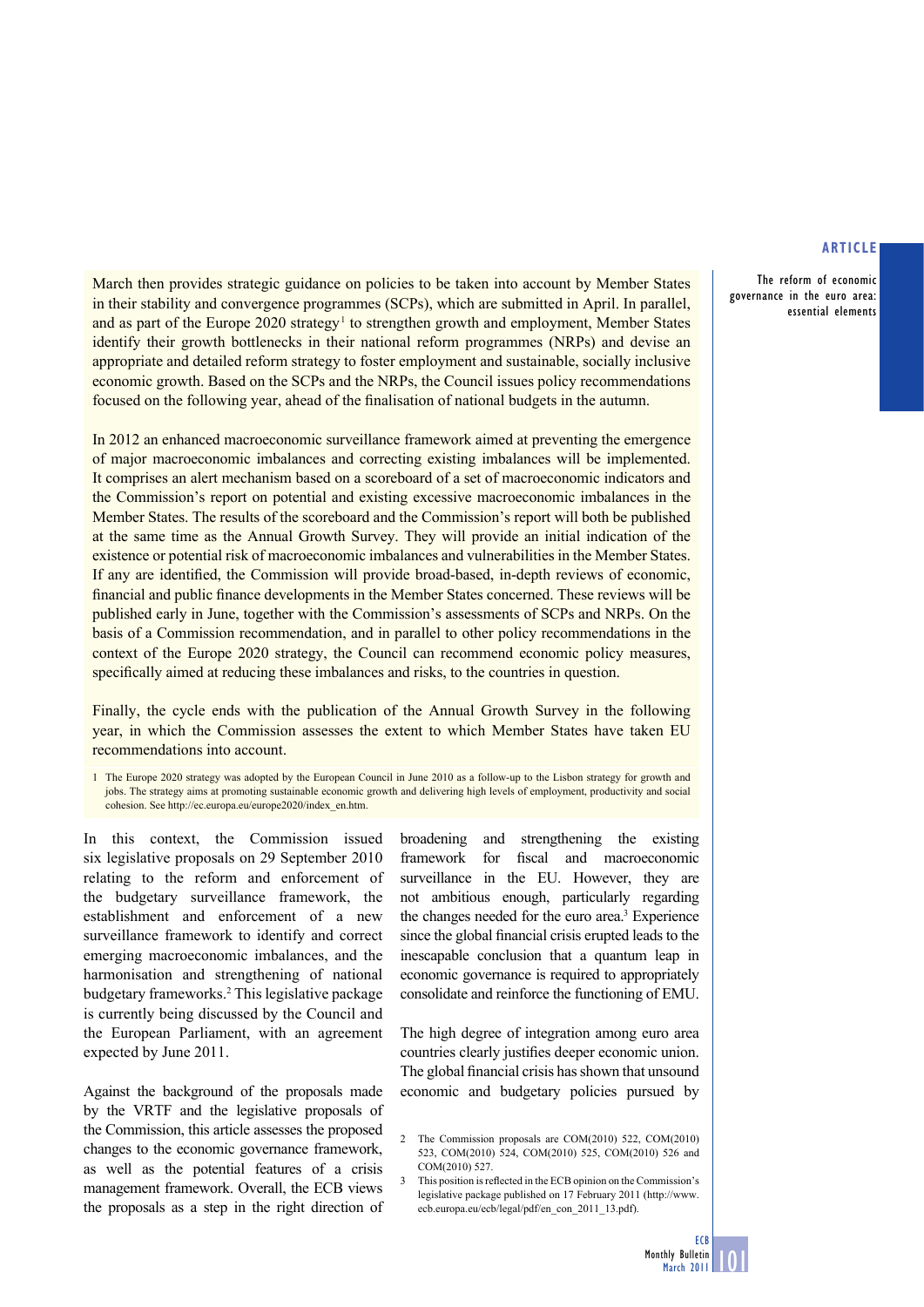individual euro area countries, whatever their size, and the resulting negative spillovers, can cause difficulties for other euro area countries and endanger financial stability in the euro area as a whole. Countries must recognise their joint responsibility for stability and prosperity in the euro area, which requires the settingup of effective institutions and the exercise of peer pressure. Thus, the ECB has urged the EU legislators and the Member States to take the historic opportunity offered by the reform process to fully exploit the current Treaty framework to strengthen euro area economic governance. The ECB has also called for the reversal of those changes to the SGP introduced in 2005 that increased the leeway allowed to Member States in respect of their obligations under the SGP.

The next section of this article takes stock of the present economic governance framework in the euro area and shows why it did not suffice to prevent unsustainable fiscal policies and the emergence of excessive macroeconomic imbalances. The following three sections assess the current reform proposals. Section 3 discusses the proposed reforms to the fiscal surveillance framework, while Section 4 analyses the proposed macroeconomic surveillance framework. Section 5 briefly examines the envisaged crisis management framework, and conclusions are drawn in Section 6.

# **2 ECONOMIC GOVERNANCE IN THE EURO AREA – WHY A QUANTUM LEAP IS REQUIRED**

The Treaty on the Functioning of the European Union (TFEU) specifies a clear division of responsibilities between European and national policy-makers in EMU. Monetary policy is inherently indivisible in a monetary union, and in the euro area it is thus conducted at the supranational level. By contrast, economic policies, such as fiscal and structural policies, have remained largely the competence of national governments and reflect national political preferences. However, for EMU to function properly, a price and financial

stability-oriented monetary policy alone is insufficient. Sustainable fiscal policies, well as other economic policies to promote financial stability, economic growth and social cohesion across the euro area, are also required.4

The TFEU specifies that Member States are required "to conduct their economic policies with a view to contributing to the achievement of the objectives of the Union" (Article 120 of the TFEU). They "shall regard their economic policies as a matter of common concern and shall coordinate them within the Council" (Article 121(1) of the TFEU). This implies that Member States' economic policies cannot be conducted fully independently, but are subject to common rules and joint scrutiny. EMU requires the transfer of at least some national sovereignty in economic policy-making to the supranational level, particularly in the euro area.

## **THE LACK OF RIGOROUS IMPLEMENTATION OF THE SGP**

With the introduction of EMU, euro area countries agreed to conduct their fiscal policies in accordance with the rules of the TFEU and the SGP. Member States are under an obligation to avoid excessive government deficits (a limit of 3% of GDP is stipulated) and debt (which should not exceed 60% of GDP unless it is diminishing at a satisfactory pace). Additionally, the SGP establishes the details of a multilateral surveillance framework to prevent and, where necessary, correct fiscal policies that do not comply with this obligation. However, in 2005 the Member States agreed on a revision of the SGP, which, among other changes, introduced more discretion and flexibility into the surveillance procedures.<sup>5</sup> At that time, the ECB expressed serious concerns about the negative effect of these reforms on the functioning of the preventive and corrective arms of the SGP.6

- 4 See the article entitled "The economic policy framework in EMU", *Monthly Bulletin*, ECB, November 2001.
- 5 Morris, R., Ongena, H. and Schuknecht, L., "The reform and implementation of the Stability and Growth Pact", *Occasional Paper Series*, No 47, ECB, Frankfurt am Main, June 2006.
- 6 See the article entitled "The reform of the Stability and Growth Pact", *Monthly Bulletin*, ECB, August 2005.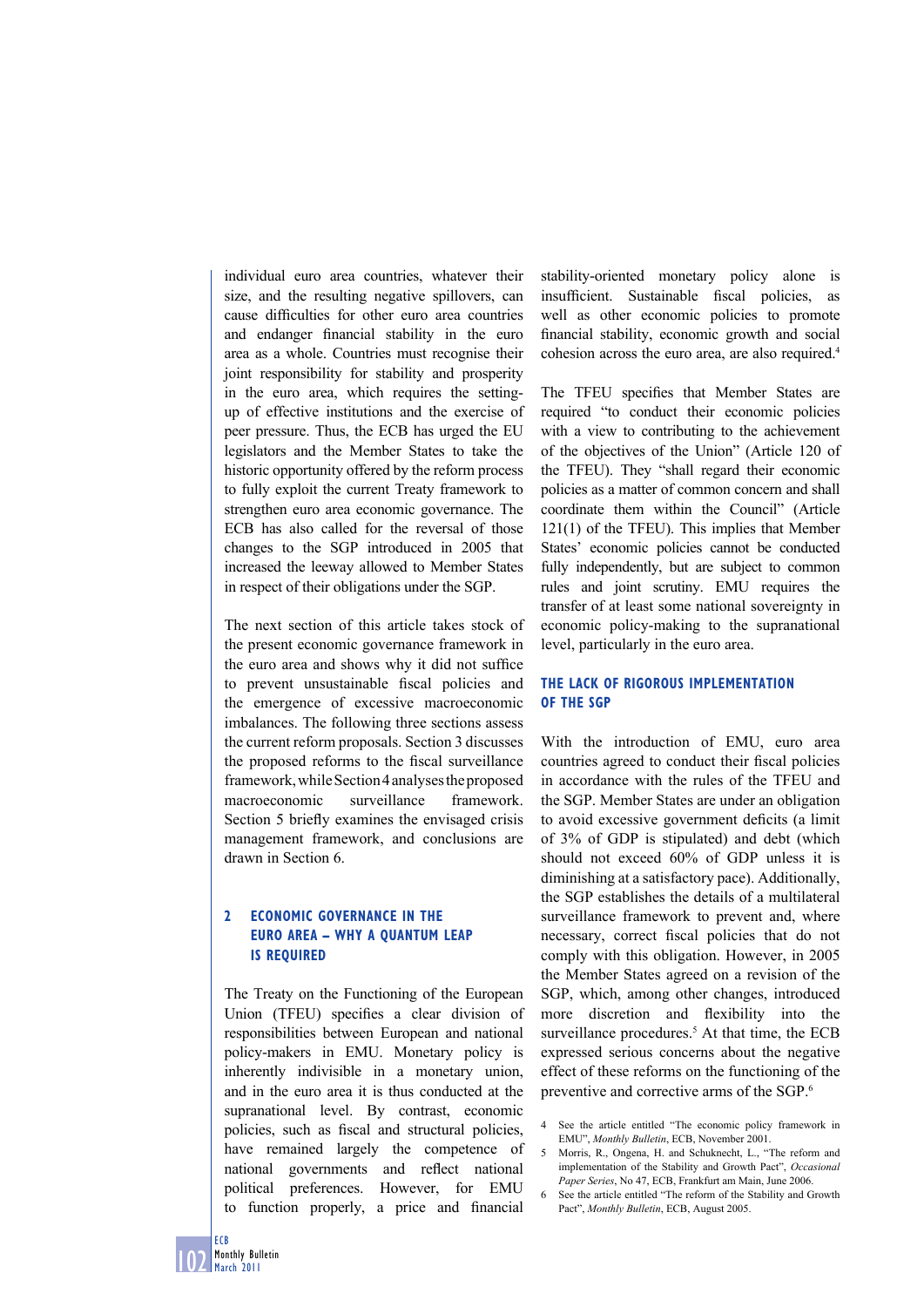The reform of economic governance in the euro area: essential elements

The preventive arm of the SGP is based on regular monitoring of national public finances by the Commission and the Council on the basis of the stability and convergence programmes submitted by Member States on an annual basis. Each Member State is required to pursue its medium-term budgetary objective (MTO).7 Member States that have not yet achieved their MTOs should undertake consolidation efforts to do so, and such efforts should be stronger in "good times", but could be more limited in "bad times". The purpose of the corrective arm of the SGP is to remedy policies which put fiscal sustainability at risk. When a country fails to comply with its obligations, the excessive deficit procedure (EDP) is triggered. The EDP foresees a series of steps ranging from Council recommendations to financial sanctions for euro area countries.

Some Member States used the years before the crisis, when output growth exceeded its potential level, to achieve sustainable budgetary positions. However, many others did not. According to the opinions issued by the Economic and Financial Affairs (ECOFIN) Council at the beginning of 2008, only eight of the 17 countries currently in the euro area strictly complied with their MTOs in 2007, and several others had backloaded the projected adjustment paths towards their MTOs.<sup>8</sup> While this issue was raised in the ECOFIN Council's assessment of the stability and convergence programmes, it did not trigger the use of procedural tools available under the preventive arm of the SGP, such as early warnings or policy advice issued by the European Commission.9 In fact, even before the onset of the crisis some countries – both large and small – had recorded excessive deficits in many years after the introduction of the single currency (this was not always evident owing to the misreporting of fiscal data). Moreover, the reduction in interest payments owing to narrowing spreads on government bonds was not consistently used to reduce debt levels.

The failure of the SGP to provide sufficient incentives to use good times to vigorously pursue sustainable budgetary positions and to impose a swift correction of excessive deficits in all countries can be attributed to several shortcomings. Under the SGP's preventive arm, a country's adjustment path towards its MTO and the MTO itself are assessed on the basis of its cyclically adjusted budget balance (net of one-off and temporary measures) which, owing to technical factors, tends to be overestimated in good times. As a result, revenue windfalls allowed government expenditure to grow considerably faster than medium-term potential output in some countries before the crisis. Nevertheless, they were deemed to have complied with the adjustment path towards their MTOs.

In addition, although Article 126(2) of the TFEU assigns equal importance to the deficit and debt criteria, the debt criterion has largely been ignored in the surveillance procedures. The evolution of the debt ratio in some countries before the crisis was influenced substantially by stock-flow adjustments that are overlooked in deficit-based surveillance (see Chart 1). Nevertheless, no action has been taken under the corrective arm of the SGP in response to non-compliance with the debt criterion, in part because quantitative criteria for assessing the pace of debt reduction were lacking.

Another flaw was that stability and convergence programmes were based on national budgets that had already been approved by national parliaments, which hampered the incorporation of policy advice into national budgets. As a

9 In the light of its 2008 spring forecast the Commission issued "economic and budgetary policy advice" only to France at the end of May 2008, since its general government deficit was projected to increase to 2.9% of GDP in 2008 and 3.0% of GDP in 2009.

<sup>7</sup> The MTO has a threefold aim: i) to preserve a safety margin with respect to the 3% of GDP reference value for the government deficit ratio; ii) to ensure rapid progress towards sustainable public finances and prudent debt levels; and iii) thus to allow room for budgetary manoeuvre, in particular so as to accommodate public investment needs.

<sup>8</sup> Technical issues related to the calculation of structural balances also led to an overestimation of the progress achieved in 2007 towards the MTOs. The historical data reported in the Commission's 2010 spring forecast revealed that in fact only five of the current euro area countries complied with their MTOs in 2007.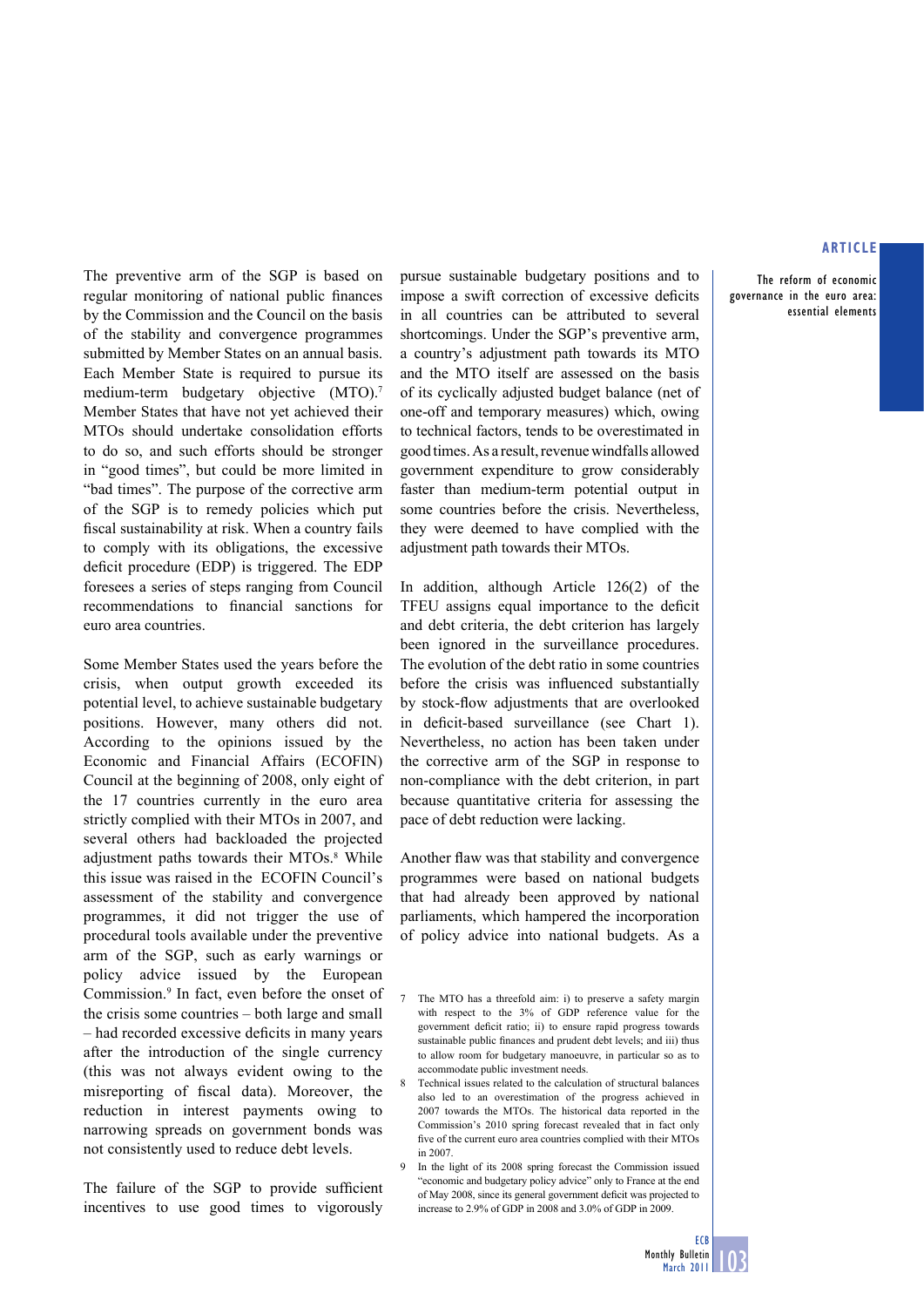

## **Chart 1 Change in government debt ratios 1999-2007 and decomposition**

Note: Countries are ordered by the change in their debt ratio. For Slovenia and the euro area aggregate, data start in 2001. The "snowball effect" represents the influence of the growth/interest rate differential on the evolution of the debt ratio.

result, the extent to which the fiscal rules of the SGP had been included in national budgetary frameworks differed greatly across countries.

Perhaps most importantly, the provisions of the SGP were only implemented half-heartedly. Peer pressure among the Member States – potentially a strong tool of mutual fiscal surveillance  $$ was weak as countries did not attach sufficient importance to their joint responsibility for the stability of the euro area. The procedural tools for addressing instances of non-compliance lacked automaticity and left a great deal of room for discretion. Both the Commission and the Council were reluctant to use these tools and there was a lack of urgency in the followup measures requested from non-compliant countries. Sanctions, in the form of financial penalties imposed in the event of persistent failure to correct an excessive deficit, which were foreseen as the ultimate step in the long course of the EDP, were in fact never applied.

Finally, effective fiscal surveillance requires timely availability of reliable data and the impartial analysis of these data. However, Eurostat, the Commission's statistical service, did not have the necessary mandate to acquire reliable and comprehensive national fiscal statistics and to audit national statistical authorities.

#### **THE LACK OF MACROECONOMIC SURVEILLANCE**

The economic governance framework was also unable to prevent the emergence of excessive macroeconomic imbalances in the euro area.<sup>10</sup> Some countries experienced significant internal and external economic imbalances, and inflation rates persistently above the euro area average. Increases in labour compensation in some countries, driven in most cases by high public sector wage increases, exceeded productivity gains by a significant margin, leading to increases in unit labour costs in excess of those seen in other euro area countries and the euro area average, and a gradual erosion of competitiveness. At the same time, growth in

<sup>10</sup> However, under Articles 121(2), 121(3) and 121(4) of the TFEU it would have been possible to establish within the preventive arm of the SGP a relatively strong macroeconomic surveillance mechanism.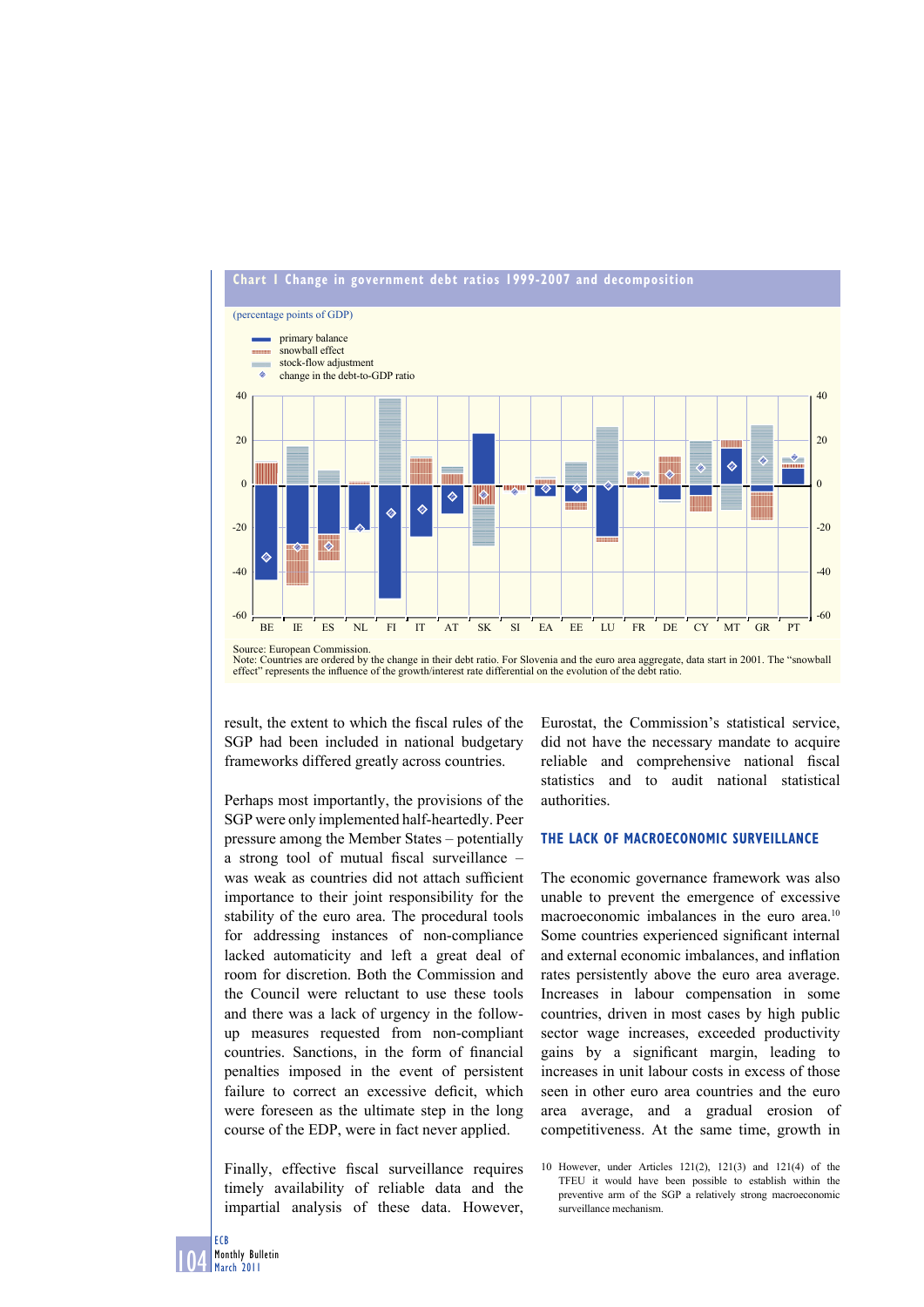The reform of economic governance in the euro area: essential elements

the unregulated financial sector and unsustainably strong domestic demand growth, coupled in some cases with excessive credit growth and large and sustained increases in real estate prices, resulted in large current account deficits (see Chart 2) and high levels of private and external debt.

Many factors contributed to these developments, including unrealistically optimistic expectations about future income developments and the underestimation of credit risks by financial institutions. However, the key factor was that wage and income policies were not sufficiently geared towards preserving competitiveness in a monetary union (see Chart 3). In addition to deficient fiscal, supervisory and regulatory policies, the necessary structural policies were not implemented. Governments failed to address structural rigidities in the euro area economies – relating inter alia to wage-setting institutions, including wage indexation, as well as labour and product market regulation.<sup>11</sup>

Excessively high credit growth led to the accumulation of severe financial risks in some countries. The extent of these risks was uncovered in the context of the global financial crisis when governments intervened in order to stabilise the banking sector in their countries: euro area countries with a highly exposed private financial sector subsequently suffered from particularly severe deteriorations in their public finances. Such instabilities in the financial sector of one country can quickly spill over to other countries, given the euro area's highly integrated financial markets, implying risks to the stability of the euro area as a whole.

The euro area lacks appropriate mechanisms to identify and correct excessive macroeconomic imbalances. The coordination of economic policies in the EU is mainly conducted within the framework of the Broad Economic Policy Guidelines, the Employment Guidelines and the Europe  $2020$  strategy<sup>12</sup> (formerly the Lisbon

- 11 Holm-Hadulla, F., Kamath, K., Lamo, A., Pérez, J.J. and Schuknecht, L., "Public wages in the euro area – towards securing stability and competitiveness", *Occasional Paper Series,* No 112, ECB, Frankfurt am Main, June 2010.
- 12 The Europe 2020 strategy was adopted by the European Council in June 2010 as a follow-up to the Lisbon strategy for growth and jobs. The strategy aims at promoting sustainable economic growth and delivering high levels of employment, productivity and social cohesion. See http://ec.europa.eu/europe2020/index\_en.htm.



Source: ECB balance of payments statistics.

Note: Countries are ranked in descending order according to their average balance in the period 1999-2008.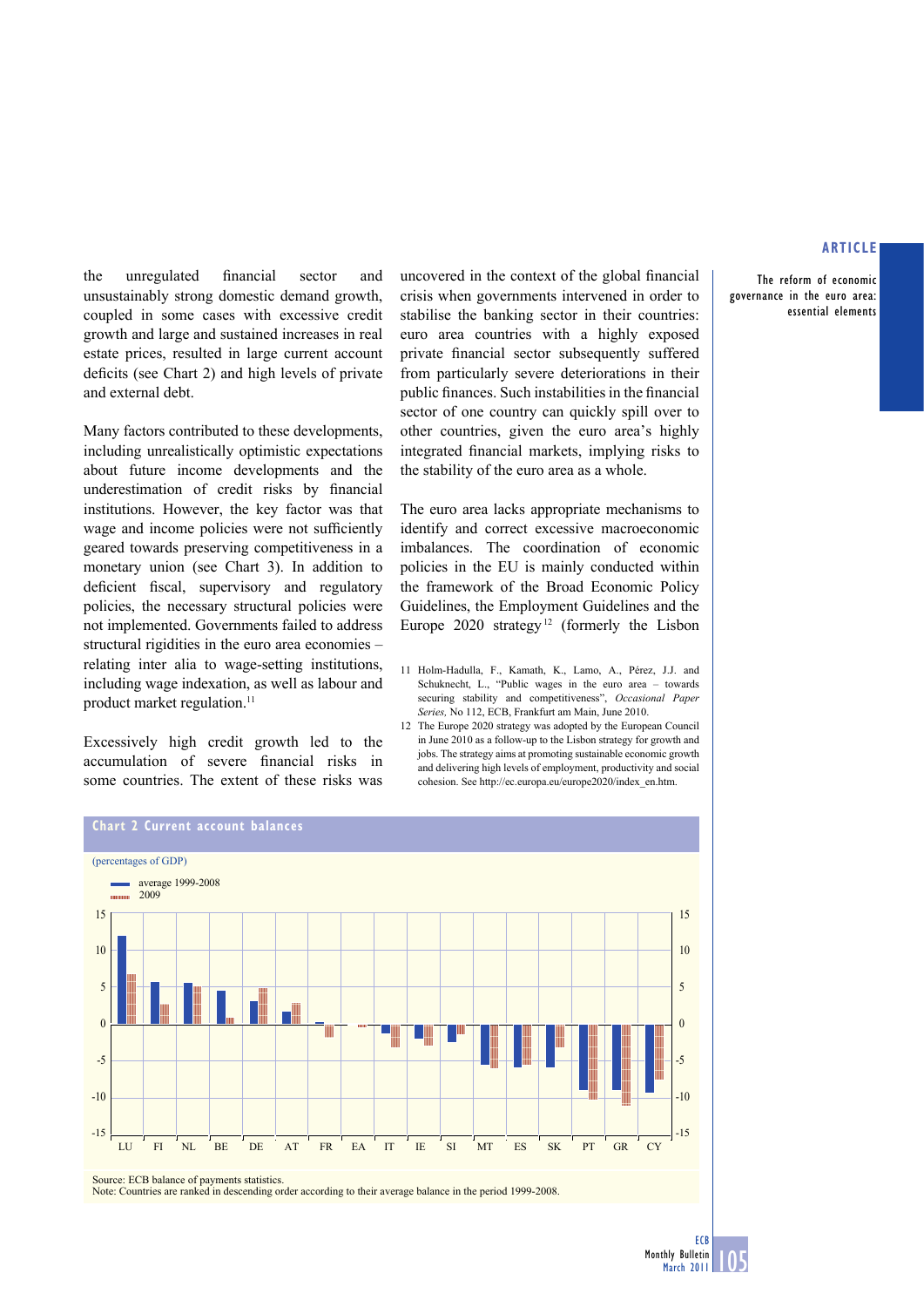

# **Chart 3 Indices of unit labour costs in nominal terms**

strategy), which set out policy recommendations to national policy-makers on macroeconomic, structural and labour market policies. The framework lacks sufficient surveillance instruments to monitor the implementation of policy recommendations, which are not binding and were thus all but ignored by Member States. While macroeconomic imbalances were frequently criticised in Council opinions on stability and convergence programmes, these opinions did not carry enough weight to persuade the Member States concerned to change their economic policies. Most importantly, however, this framework does not sufficiently focus on the risks associated with the build-up of significant macroeconomic imbalances and losses in competitiveness in the euro area and the potential for spillovers to other Member States.

#### **THE LACK OF A CRISIS MANAGEMENT FRAMEWORK**

The SGP was designed to safeguard the stability of EMU and effectively prevent a sovereign debt crisis from emerging in the euro area. In the run-up to EMU, hypothetical crisis scenarios for individual euro area countries were developed

and their consequences for public finances were simulated. The simulations showed that, under the assumption that the rules of the SGP were adhered to, only cases of deep recession would significantly weaken the fiscal position of euro area countries and the 3% deficit ceiling would be exceeded in only a very few situations.

Nonetheless, some euro area countries with high public debt levels lost access to market financing following the global financial crisis. On the one hand, none of the crisis scenarios were based on the assumption of a crisis of the magnitude experienced in 2007-08. No one was able to foresee a crisis of this severity and depth. On the other hand, and more importantly, however, many euro area countries did not adhere to the fiscal rules of EMU. The SGP was severely weakened in the 2005 reform and was not properly implemented. Thus, some euro area countries were already in a vulnerable fiscal position before the impact of the economic and financial crisis struck public finances.

In May 2010 the Council introduced support measures for individual, vulnerable euro

Source: Eurostat. Note: The unit labour cost indices are set to 100 in the last year before the accession of the respective country to the euro area.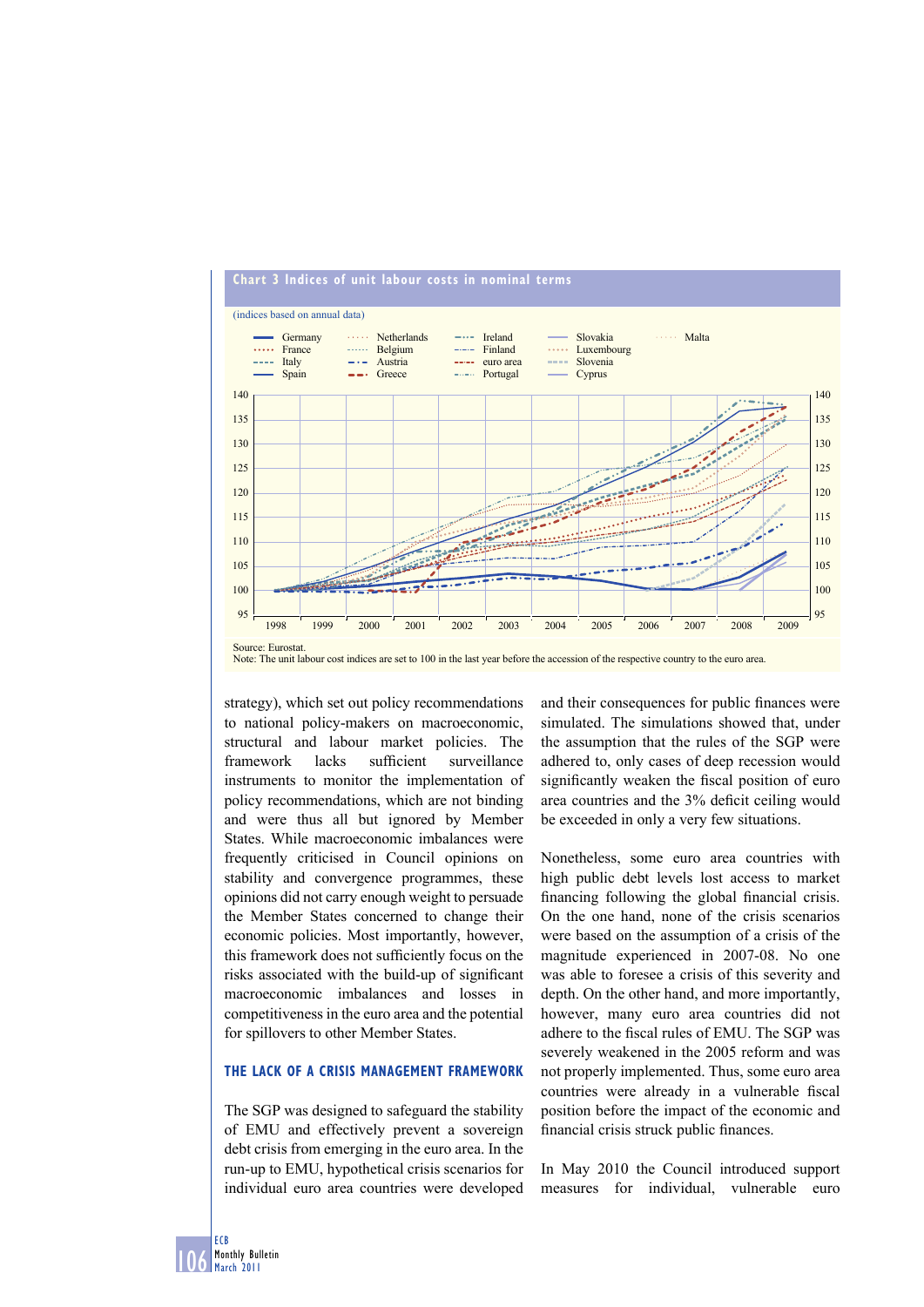The reform of economic governance in the euro area:

essential elements

area countries on an ad hoc basis, acting in conjunction with the IMF, and subject to strict conditionality and non-concessional terms, with the objective of preserving financial stability and preventing spillovers to other countries. A permanent crisis management framework – designed to safeguard the stability of the euro area as a whole, while very significantly strengthening incentives for sound public finances – would enable such matters to be addressed in a systematic, rule-based manner.

In summary, this section has shown that the euro area requires, first, a stronger commitment on the part of countries to effectively prevent the pursuit of unsustainable fiscal policies and the emergence of other harmful macroeconomic developments. Second, if imbalances in public finances, significant losses in competitiveness or excessive macroeconomic imbalances nonetheless emerge, robust corrective mechanisms must come into force. There must be an appropriate degree of automaticity to ensure that these mechanisms are not open to wide interpretation or to undue political discretion. Third, in the unlikely event that the reinforced preventive and corrective arms of the proposed enhanced framework are unable to prevent a crisis in the future, the euro area would benefit from a well-designed permanent crisis management framework.

#### **3 ENHANCED FISCAL SURVEILLANCE**

In the wake of the financial crisis and the turmoil in sovereign debt markets, the European Council has agreed to overhaul the existing budgetary surveillance framework, as described in Section 2. The SGP will be enhanced and its application made more consistent and effective. To achieve this, the European Council has, among other changes, agreed to: i) strengthen the focus on government debt and fiscal sustainability; ii) reinforce compliance; and iii) ensure that national budgetary frameworks respect the European rules.

## **PROPOSED REFORMS TO THE SGP AND NATIONAL BUDGETARY FRAMEWORKS**

In order to strengthen the preventive arm of the SGP, the VRTF has recommended including expenditure developments (net of discretionary revenue changes) in the assessment of countries' compliance with their MTOs, which is based on changes in their structural deficits. According to the Commission's proposals, the growth rate of government expenditure should normally not exceed a prudent medium-term growth rate of GDP, unless matched by discretionary increases in government revenues.

Another new element is the option to issue policy recommendations if a Member State's adjustment path under the preventive arm is considered insufficient. According to the Commission's proposals, a recommendation would be issued if a significant deviation from the adjustment path towards a country's MTO persists or is particularly serious. A significant deviation would be defined as a divergence from the prudent rate of expenditure growth of at least 0.5% of GDP in one year or 0.25% on average over a period of two successive years.

To increase the focus on government debt and fiscal sustainability, in both the preventive and corrective arms, the VRTF has proposed that the debt criterion specified in the TFEU be better reflected in budgetary surveillance. Under the preventive arm of the SGP, Member States faced with a debt level exceeding 60% of GDP, or pronounced risks in terms of overall debt sustainability, would be required to make faster progress on their adjustment path towards their MTOs. Under the corrective arm, Member States with debt ratios in excess of the reference value of 60% of GDP would be subject to an EDP unless their debt was deemed to have declined at a satisfactory pace over a given period.

The Commission has proposed that a numerical benchmark be used to assess whether a country's government debt ratio is declining at a satisfactory pace – namely, in the three years

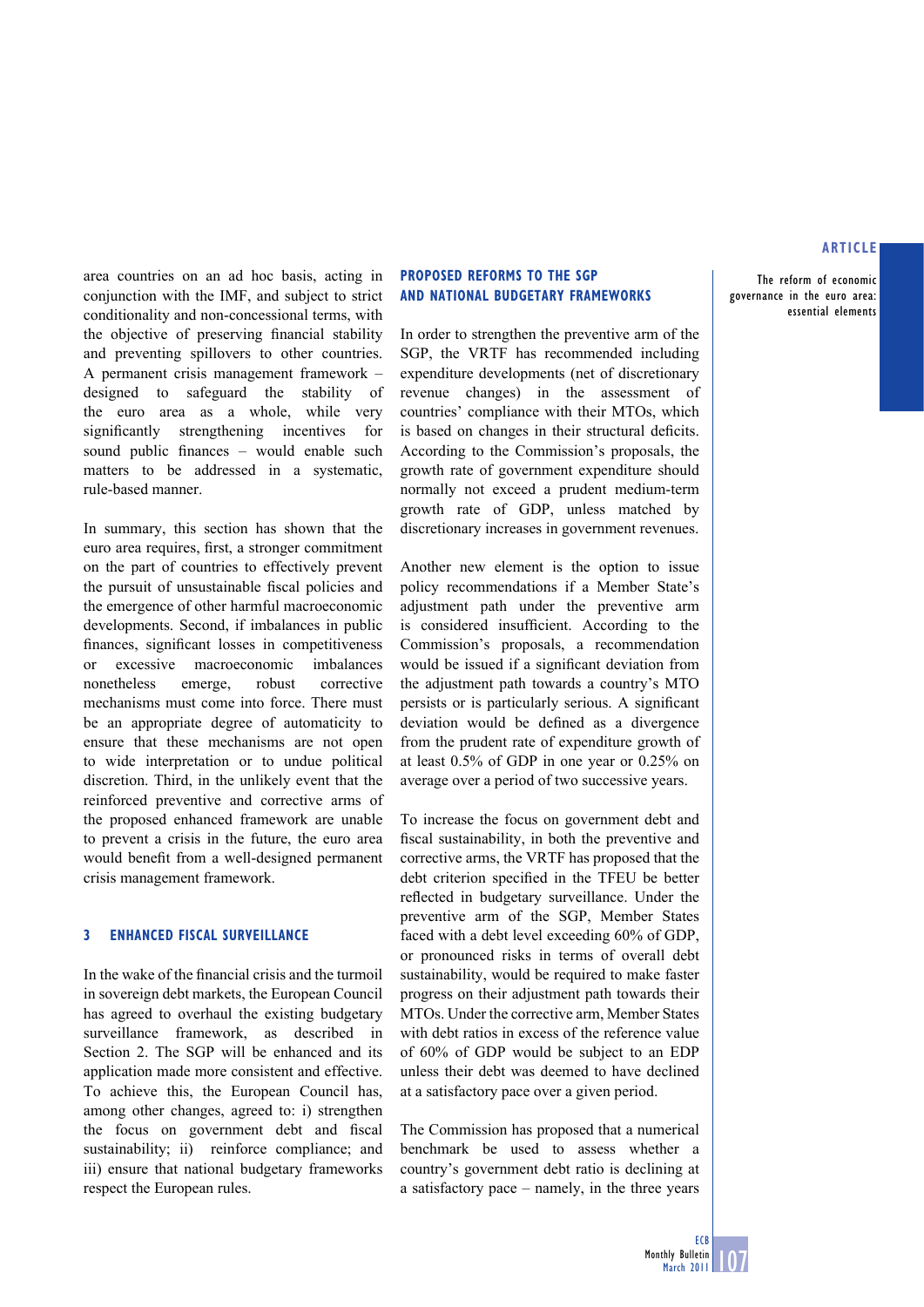prior to the assessment the debt ratio should have declined by one-twentieth of the amount by which it differs from the 60% of GDP reference value per year on average (i.e. the government debt of a Member State with a 80% debt ratio would have to decline by 1% of GDP per year on average over three years for the pace of the decline to be considered satisfactory). When assessing the development of the debt ratio, it is proposed that an extensive list of relevant factors be taken into account, including developments in the country's medium-term debt position, as well as risk factors such as the maturity structure and currency denomination of the debt; stockflow operations; accumulated reserves and other government assets; guarantees, notably linked to the financial sector; liabilities, both explicit and implicit, related to population ageing; and the level of private debt, to the extent that it may represent a contingent implicit liability for the government.

The VRTF has also recommended that compliance with the fiscal rules and recommendations be reinforced by introducing "new reputational and political measures", including new reporting requirements for Member States; the option for a formal report to be issued by the Council and the Eurogroup to the European Council if a Member State does not implement a recommendation from the Council; and – for euro area countries and those participating in ERM  $II$  – on-site monitoring by a mission of the European Commission, in liaison with the ECB. These measures would complement new financial sanctions for euro area countries, such as interest-bearing and noninterest-bearing deposits, in addition to the existing fines. To the extent possible, the financial sanctions would be adopted by the Council via reverse qualified majority voting (see Table 1), thus increasing de facto automaticity in the decision-making process and acting as a "commitment device" for the Council.13 The new financial sanctions and non-financial measures would be applied earlier and more gradually than the sanctions under the existing framework, which can be adopted by majority voting only at the end of the EDP.

Finally, the VRTF has recommended that national budgetary frameworks must meet a set of minimum requirements regarding: i) public accounting systems and statistics; ii) numerical rules; iii) forecasting systems; iv) effective mediumterm budgetary objectives; and v) adequate coverage of general government finances. The Commission has included these elements in a draft directive on requirements for budgetary frameworks. Over and above these minimum requirements, a set of non-binding additional standards should be agreed upon, covering notably the use of top-down budgetary processes and fiscal rules, as well as the role of public bodies, such as fiscal councils, in providing independent analysis, assessments and forecasts related to domestic fiscal policy matters.

#### **ASSESSMENT OF THE PROPOSED REFORMS**

The ECB considers that the recommendations of the VRTF and the proposals of the Commission would broaden and strengthen the EU budgetary surveillance framework. However, they fall short of the effort needed to ensure appropriate fiscal policies in the euro area. The Commission and the Council would still have significant leeway in issuing recommendations and determining the level of sanctions. Excessive discretion could jeopardise the credibility of the proposed enhanced surveillance framework if rules and enforcement measures were not consistently applied. Therefore, more automaticity and less room for discretion are required in order to guarantee predictability, lend credibility to procedures and set the right incentives for governments. To strengthen the framework, the following elements would be necessary.

First, with regard to strengthening the preventive arm of the SGP, sufficient progress towards the medium-term objective should be evaluated on

<sup>13</sup> The new financial enforcement measures will be introduced on the basis of Article 136 of the TFEU for the euro area countries only, and it is envisaged that they will be complemented by conditionality rules based on compliance with the SGP requirements stipulated in the regulations on EU expenditure which apply to all Member States (except the United Kingdom).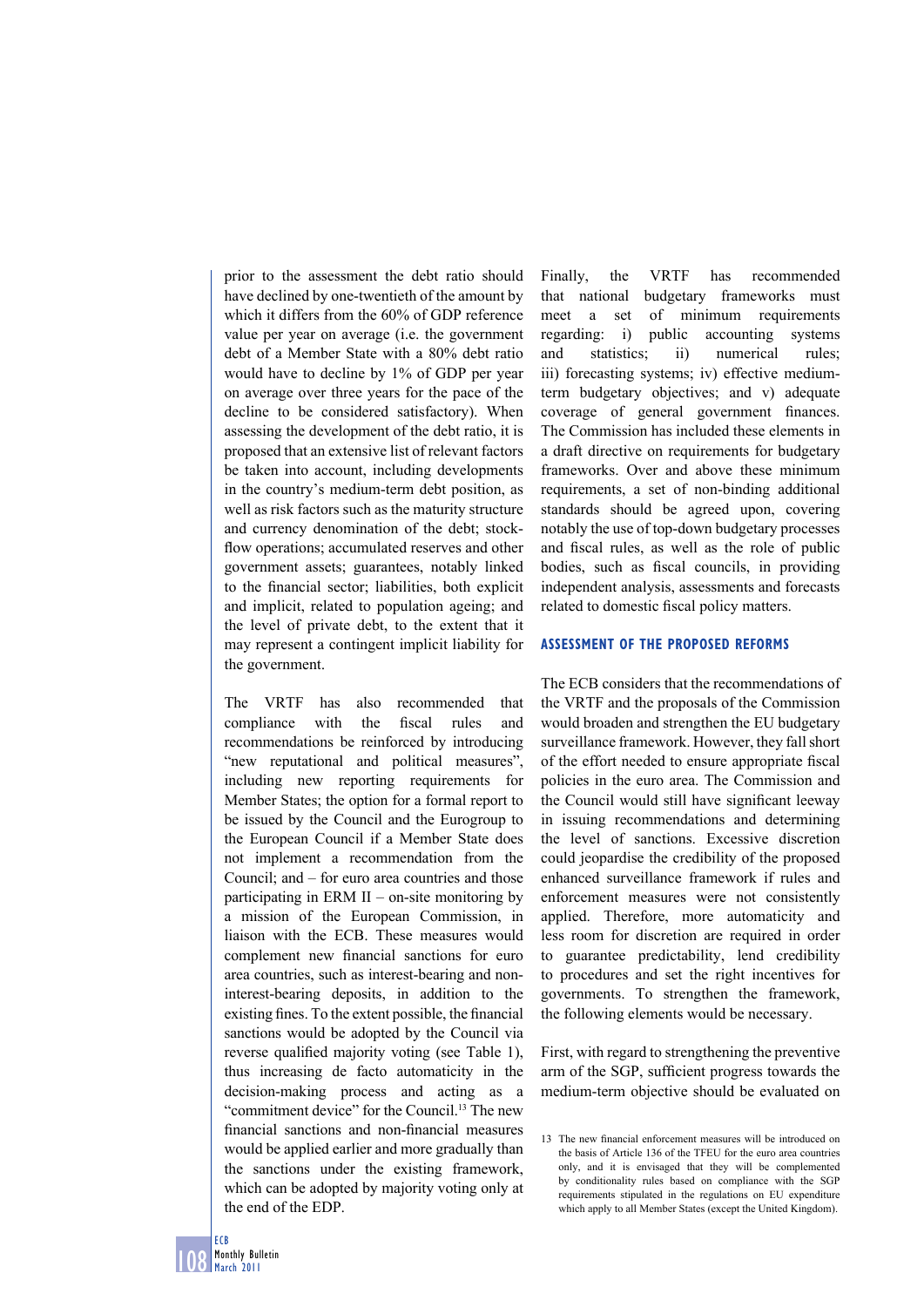The reform of economic governance in the euro area: essential elements

**Table 1 Summary of the proposed revised fiscal surveillance framework**

|                          | <b>Key procedural steps</b>                                                                                                                                                                                                                                                                                                                                                                                                                                                                        | <b>Financial sanctions</b>                                                                                                    |
|--------------------------|----------------------------------------------------------------------------------------------------------------------------------------------------------------------------------------------------------------------------------------------------------------------------------------------------------------------------------------------------------------------------------------------------------------------------------------------------------------------------------------------------|-------------------------------------------------------------------------------------------------------------------------------|
| <b>Preventive</b><br>arm | 1 Member States submit stability and convergence<br>programmes by April<br>2 The Council issues opinions on stability and convergence<br>programmes before the end of July and may invite a<br>Member State to adjust its programme<br>3 In the event of a significant deviation the Commission may<br>issue a warning to a Member State<br>4 The Council issues a recommendation to the Member State<br>to take effective action<br>5 The Member State reports to the Council on the action taken |                                                                                                                               |
|                          | 6 If the action is considered insufficient, the Council issues a<br>recommendation to the Member State                                                                                                                                                                                                                                                                                                                                                                                             | Interest-bearing deposit (0.2% of GDP) imposed<br>by reverse qualified majority vote (proposed new<br>sanction)               |
| <b>Corrective</b><br>arm | 1 The Commission prepares a report on any Member State<br>exceeding the reference value for debt and/or deficit,<br>taking account of relevant factors                                                                                                                                                                                                                                                                                                                                             |                                                                                                                               |
|                          | 2 The Council declares the existence of an excessive deficit<br>and issues recommendations to the Member State                                                                                                                                                                                                                                                                                                                                                                                     | Non-interest-bearing deposit (0.2% of GDP)<br>imposed by reverse qualified majority vote<br>(proposed new sanction)           |
|                          | 3 Report on the effective action taken by the Member State<br>concerned                                                                                                                                                                                                                                                                                                                                                                                                                            |                                                                                                                               |
|                          | 4 The Council assesses the effective action taken                                                                                                                                                                                                                                                                                                                                                                                                                                                  |                                                                                                                               |
|                          | 5 If the action is considered sufficient, the EDP is held<br>in abeyance or the deadline is extended in the case of<br>unexpected adverse economic events                                                                                                                                                                                                                                                                                                                                          |                                                                                                                               |
|                          | If the action is considered insufficient, the Council issues a<br>decision on the lack of effective action                                                                                                                                                                                                                                                                                                                                                                                         | Fine (0.2% of GDP) imposed by reverse qualified<br>majority vote (proposed new sanction)                                      |
|                          | 6 The Council gives notice to the Member State to take<br>measures to correct the excessive deficit                                                                                                                                                                                                                                                                                                                                                                                                |                                                                                                                               |
|                          | 7 The Member State may be subject to additional reporting<br>and surveillance                                                                                                                                                                                                                                                                                                                                                                                                                      |                                                                                                                               |
|                          | 8 Report on the effective action taken by the Member State<br>concerned                                                                                                                                                                                                                                                                                                                                                                                                                            |                                                                                                                               |
|                          | 9 If the action is considered sufficient, the EDP is held<br>in abeyance or the deadline is extended in the case of<br>unexpected adverse economic events                                                                                                                                                                                                                                                                                                                                          |                                                                                                                               |
|                          | If the action is considered insufficient, the Council can<br>apply or intensify measures as long as the Member State<br>fails to comply with the recommendation. Such measures<br>include a requirement to publish additional information, an<br>invitation to the European Investment Bank to reconsider<br>its lending policy towards the Member State concerned or<br>the imposition of a fine                                                                                                  | Fine (maximum of 0.5% of GDP) imposed by<br>majority vote. This sanction is already an option<br>under the existing framework |

the basis of an overall assessment using the structural balance as a reference, including an analysis of expenditure net of discretionary revenue measures.14 This analysis should take into account the impact of the structure of economic growth on revenue growth in order to include revenue windfalls in the analysis. Member States with a debt ratio above 60% of GDP should make more significant progress towards their MTO than the minimum requirement.

14 The growth rate of government expenditure should normally not exceed a projected reference medium-term growth rate of potential GDP, which should be calculated according to the common methodology used by the Commission.

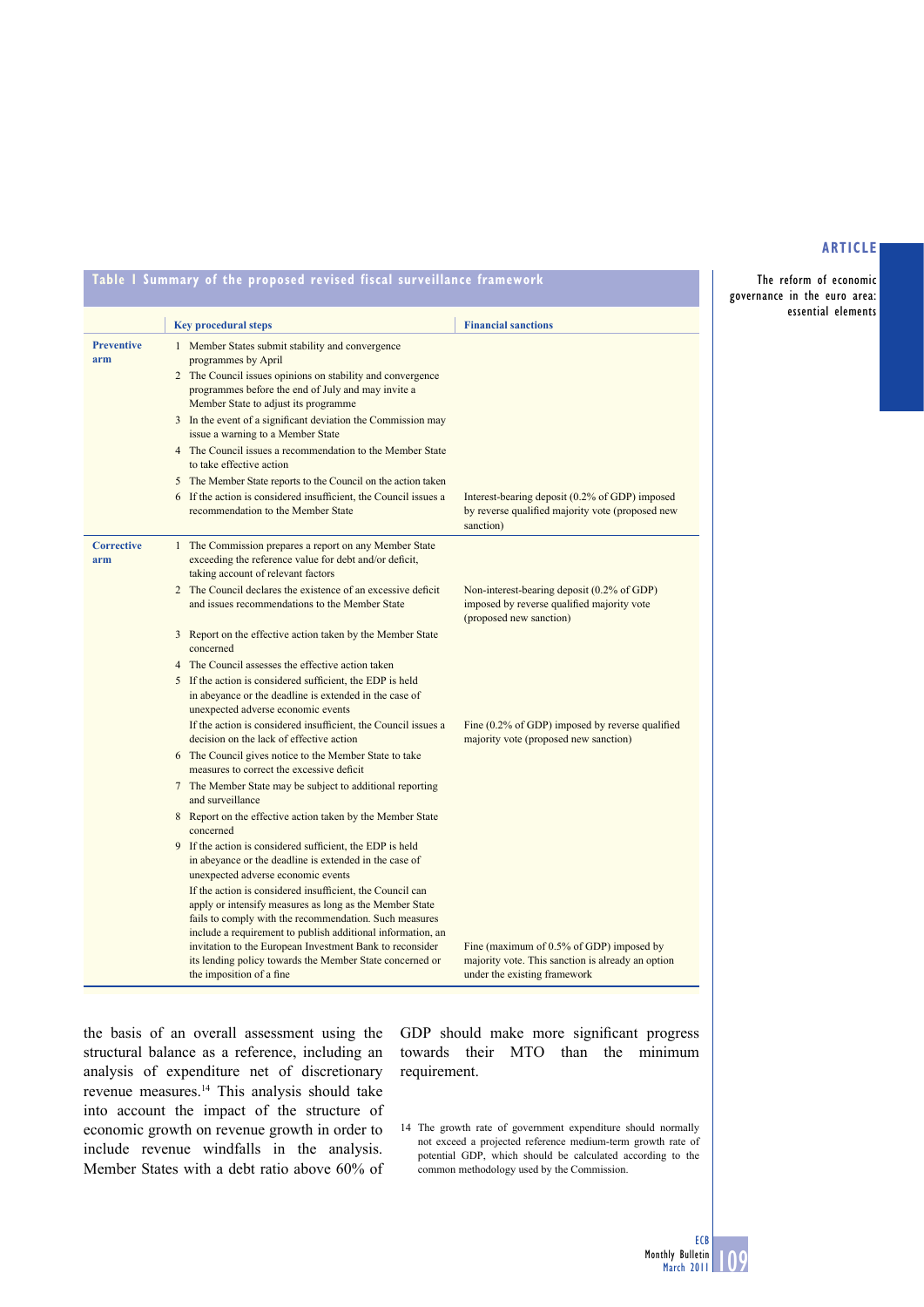Second, with regard to the proposed benchmark for assessing the pace of debt reduction, the Commission proposal must be seen as the absolute minimum, as it may not constitute a sufficient incentive for fast debt reduction for countries with high debt and relatively robust nominal GDP growth. The recent crisis has shown that high levels of debt can become untenable within a short time span. Moreover, while some discretion in the assessment of a country's debt ratio is inevitable, since the evolution of debt is dependent on numerous factors over and above the budgetary policy pursued by the government, taking too lenient a view of such relevant factors, in particular mitigating ones, would undermine the agreement to adhere to a strict interpretation of the Treaty obligation to respect the reference value for government debt. With regard to the assessment of compliance with the debt criterion, relevant factors should only be considered when the government debt ratio will decline over a threeyear horizon according to the Commission's forecasts.

Third, irrespective of whether the debt ratio is above or below the 60% of GDP reference value, when assessing whether the deficit is excessive, the relevant factors should only be taken into consideration if the deficit ratio, before taking into account such factors, is close to the 3% of GDP reference value and the excess over the reference value is temporary, in line with the current rules.

Fourth, the proposals for the introduction of new and graduated incentives and sanctions are a step in the right direction towards a rule-based quasi-automatic enforcement regime. A gradual build-up of pressure, starting well before a Member State is at risk of facing an unsustainable fiscal position, should make their application more credible. However, the Commission's proposals allow a lot of discretion in the application of the new sanctions, and this could be used to undermine their envisaged quasi-automatic application. The VRTF proposal is even weaker in this regard.15 There should be no provisions enabling the Commission to propose to the Council that

financial sanctions be waived or reduced in exceptional economic circumstances or following a request by the Member State concerned.

Fifth, general exemption clauses, which are proposed under the preventive and corrective arms of the SGP, should not be implemented. The application of the SGP in past years lacked the discipline needed to achieve sustainable fiscal positions before the crisis. There was no lack of flexibility to respond to adverse economic circumstances. There is no need to include numerous provisions to allow procedures to be suspended or deadlines to be extended without limitation on broadly defined grounds.

Sixth, to give concrete meaning to the Treaty obligation to ensure that national budgetary procedures are in line with the objectives of the EU fiscal framework, Member States should enshrine these objectives in national law. Experience shows that independent forecasts help to prevent an optimistic bias in fiscal plans, and effective enforcement at the national level plays a key role in achieving sustainable fiscal policies. Member States should therefore provide a comparison between their forecasts and those of the Commission in their stability and convergence programmes. Such independent domestic fiscal surveillance could also strengthen the role of national parliaments in ensuring sound policies. For euro area countries, independent budget offices or fiscal monitoring institutions, such as fiscal councils, should be included in the minimum requirements for national budgetary frameworks.

Seventh, to underpin the reliability of a more rule-based framework, the independence and accountability of the underlying analysis has to be reinforced. It is important that the Commission services conducting macroeconomic and budgetary surveillance for the euro area have

<sup>15</sup> The VRTF report further weakens the Commission's proposed sanctions regime by stipulating that Council decisions on the new enforcement measures should be based on Commission recommendations instead of proposals, which require only a qualified majority of the Council instead of unanimity to overturn them.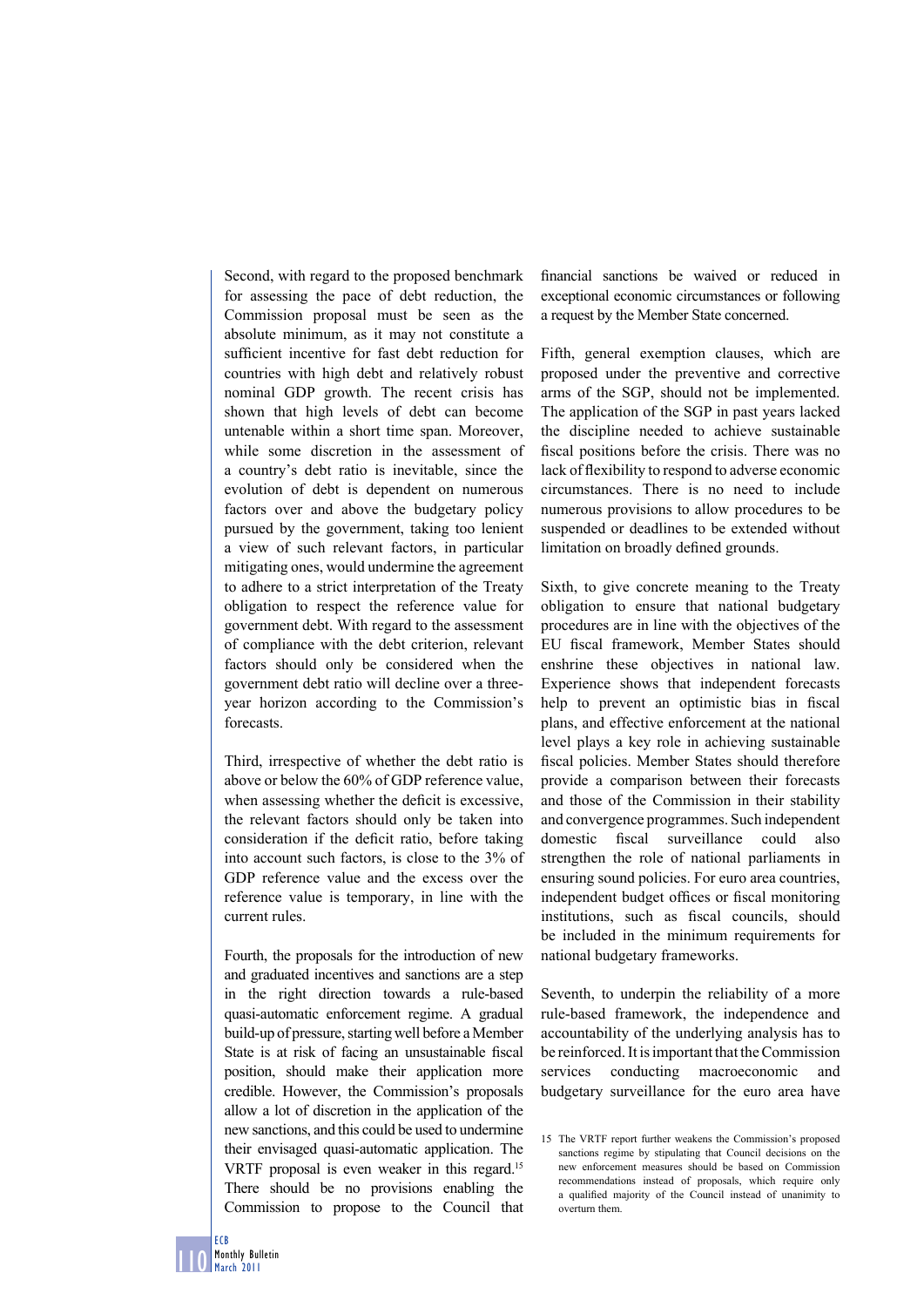The reform of economic governance in the euro area: essential elements

the same independence as the Commission's competition services. This is necessary because the Commission's proposals to reduce the discretion available to the Council, although not as ambitious as they could be, put greater pressure on the Commission to live up to its pivotal role in proposing policy recommendations and sanctions. The Commission's intention to clearly distinguish the analysis and assessment carried out under the authority of the Commissioner for Economic and Monetary Affairs from decision-making by the full College of Commissioners regarding policy proposals to be submitted to the Council is therefore welcome, but should go further.

In addition, in order to ensure that economic and fiscal surveillance is conducted in an objective and independent manner, an independent advisory body made up of "wise persons" of recognised competence in economic and fiscal

matters should be established at EU level. Its task would be to publish an independent annual report on the compliance of the Commission and the Council with their obligations under Articles 121 and 126 of the TFEU and under the procedures presented in the Commission proposals. This body should also provide analysis on specific economic or budgetary issues on its own initiative or following a request by one of the European institutions to which it reports.

Eighth, to ensure the accuracy and timeliness of the data underlying the analysis, the European Statistics Code of Practice should be enshrined in a regulation, and weaknesses in data collection and reporting should be addressed immediately. To allow the Commission more time to assess reported fiscal statistics, the reporting deadlines for both annual and quarterly statistics should be brought forward (see Box 2).

#### **Box 2**

#### **STATISTICAL GOVERNANCE FRAMEWORK**

As highlighted recently in the conclusions of the November 2010 ECOFIN Council, $\frac{1}{1}$  it is essential that the statistical indicators and underlying data used for the economic governance framework be firmly based on sound statistical methodologies and compiled in accordance with the principles laid out in the European Statistics Code of Practice (hereinafter referred to as the Code of Practice) and that the European Statistical System  $(ESS)^2$  be involved in discussions concerning statistical aspects of the indicators.

Several steps have been taken to strengthen the overall governance of European statistics compiled by the ESS as a follow-up to the misreporting of Greek government deficit and debt data in 2004 and the subsequent call by the ECOFIN Council in November 2005 for the establishment of minimum standards to safeguard the independence, integrity and accountability of national statistical authorities.<sup>3</sup> Listed in the chronological order of their creation, the following three important elements have been introduced: i) the Code of Practice; ii) the European Statistical Governance Advisory Board (ESGAB); and iii) amendments to the legislation governing the collection, production and dissemination of European statistics by the ESS.

1 See the ECOFIN Council Conclusions on EU Statistics of 17 November 2010, available at http://www.consilium.europa.eu/uedocs/ cms\_data/docs/pressdata/en/ecofin/117762.pdf.

2 The ESS comprises the national statistical institutes of the EU Member States and Eurostat as laid down in Regulation (EC) No 23/2009 of the European Parliament and of the Council on European statistics. A number of measures have been taken that directly address methodological flaws in the compilation of excessive deficit procedure statistics.

3 See the ECOFIN Council Conclusions on EU Statistics of 8 November 2005, available at http://www.consilium.europa.eu/uedocs/ cms\_data/docs/pressdata/en/ecofin/86877.pdf.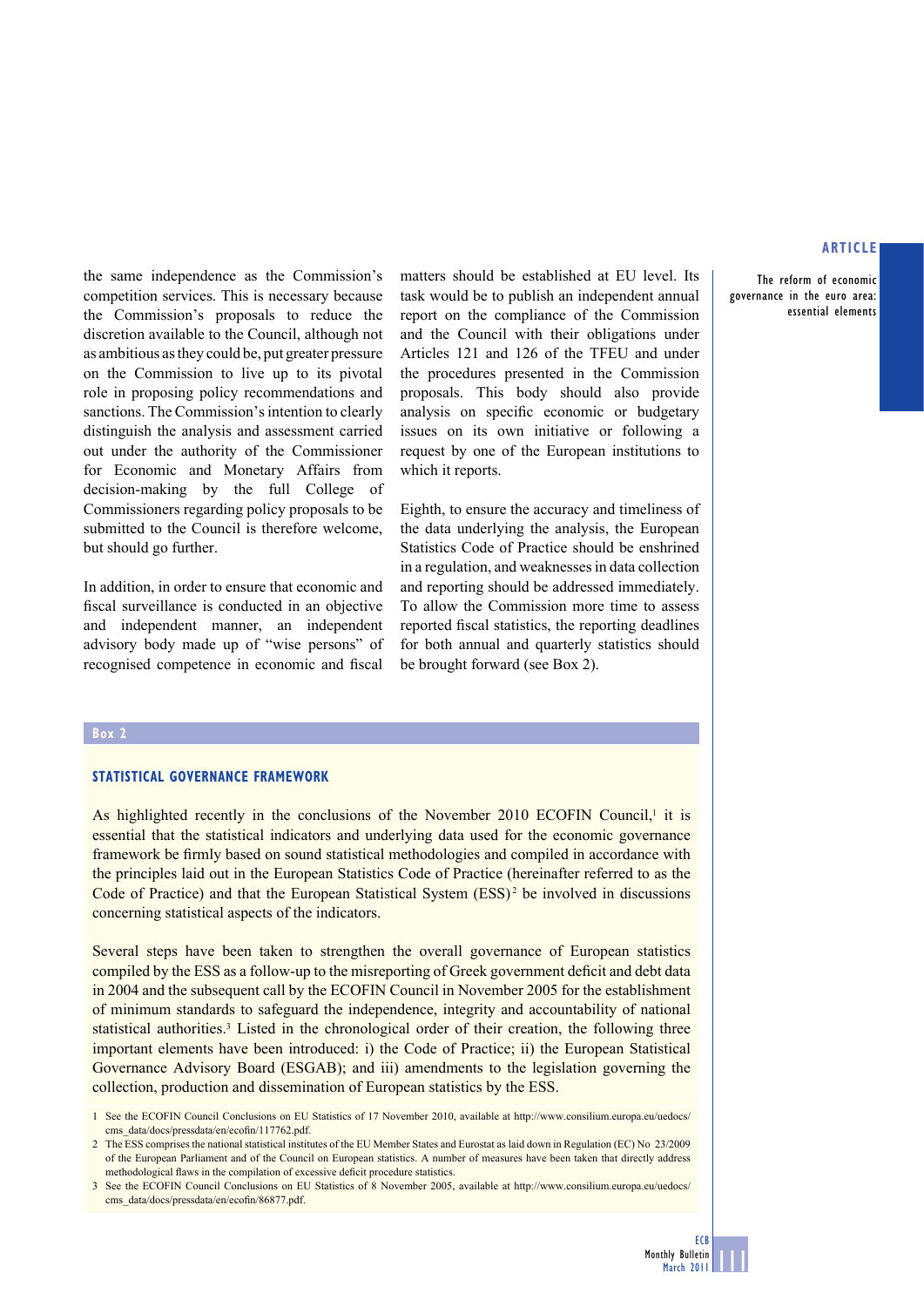The Code of Practice was adopted in February 2005 by the Statistical Programme Committee 4 and presented by the Commission to the Member States in May 2005.<sup>5</sup> The Code has a dual purpose: i) to improve trust and confidence in statistical authorities by proposing certain institutional and organisational arrangements, and ii) to reinforce the quality of the statistics they produce. The Code of Practice contains 15 principles relating to the institutional environment of the ESS, its statistical processes and its statistical output, and aims to provide a general framework for enhancing the quality of European statistics. The principles go further than the statistical principles enshrined in the TFEU and are based on international and European quality standards, guidelines and good practice.<sup>6</sup>

The second initiative was the establishment of the ESGAB by the European Parliament and the Council in March 2008.7 As early as November 2005 the Council had concluded that a new high-level advisory body would have enhanced the independence, integrity and accountability of the Commission (Eurostat) and of the ESS in the context of the peer review assessment that was conducted when the Code of Practice was implemented. The ESGAB is composed of independent statistical experts appointed on the basis of their competence for a limited period of time. Its mandate is to provide an independent overview of the ESS as regards the implementation of the Code of Practice. It can also advise the Commission (Eurostat) on i) appropriate measures to facilitate the implementation of the Code of Practice in the ESS as a whole; ii) on how to communicate the Code of Practice to users and data providers; iii) on the updating of the Code of Practice; and iv) on questions related to user confidence in European statistics. It reports once a year to the European Parliament and to the Council and is assisted by an independent secretariat provided by the Commission.

The third step, which was taken in 2009, was the updating of the legal basis for the collection, production and dissemination of European statistics compiled by the ESS. This was achieved through the adoption of a revised Regulation on European statistics.<sup>8</sup> This new legal framework represents a major step forward as it designates Eurostat as the "Community statistical authority [...] to develop, produce and disseminate European statistics". It also enshrines the statistical principles of the Code of Practice.

Looking ahead, several other steps can be envisaged to further strengthen the foundations of the ESS. Ultimately, the ESS may be transformed into a European system of statistical institutes including a European statistical institution. This would be an independent body similar to the ESCB. However, such a comprehensive solution (in particular the creation of an independent European statistical institution) would require a Treaty change. Nevertheless, it may serve as a benchmark against which other measures to enhance the effectiveness of the ESS can be assessed.

4 The Statistical Programme Committee was the predecessor of the current ESS Committee.

<u>| | | |</u>

ECB Monthly Bulletin March 2011

5 See Recommendation of the Commission on the independence, integrity and accountability of the national and Community statistical authorities, COM(2005) 217 final, European Commission, available at http://eur-lex.europa.eu/LexUriServ/LexUriServ. do?uri=CELEX:52005PC0217: EN:NOT. Under Article 288 of the TFEU, recommendations and opinions have no binding force, so Member States are not bound to adhere to the Code of Practice.

<sup>6</sup> Article 338(2) of the TFEU states that "The production of Union statistics shall conform to impartiality, reliability, objectivity, scientifi c independence, cost-effectiveness and statistical confidentiality: it shall not entail excessive burdens on economic operators.

<sup>7</sup> See Decision No 235/2008/EC, available at http://eur-lex.europa.eu/LexUriServ/LexUriServ.do?uri=OJ:L:2008:073:0017:0019:EN:PDF.

<sup>8</sup> See Regulation (EC) No 223/2009 on European statistics, available at http://eur-lex.europa.eu/LexUriServ/LexUriServ.do?uri=OJ:L:2 009:087:0164:0173:en:PDF).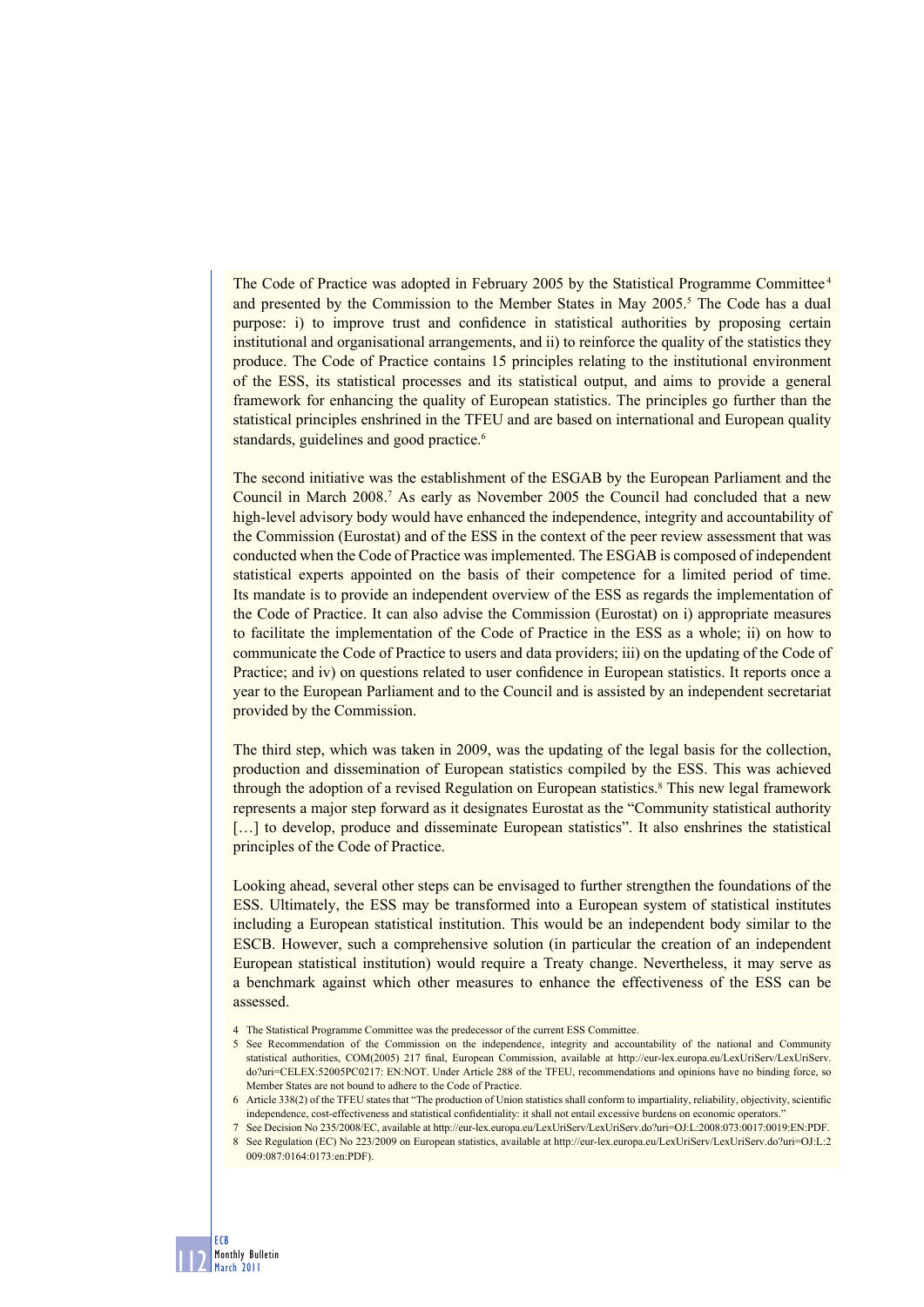The reform of economic governance in the euro area: essential elements

Without amending the Treaty, there is limited scope for reforming the statistical governance framework under the principles of subsidiarity and proportionality. First, the professional independence of the ESS could be further strengthened. The provisions safeguarding the rules governing the nomination, the term of office and the dismissal of the Director General of Eurostat and the heads of the national statistical institutes could be reinforced in the Regulation on European statistics and in the Code of Practice. The latter could be made legally binding on the Commission and the Member States by incorporating it in a regulation. Second, full implementation of the Code of Practice could be accelerated to further enhance the quality of European statistics, in particular by reinforcing mandates for data collection and involving statisticians at an early stage in the design of requirements relating to administrative data. For this purpose, the competencies of the ESGAB could be extended to actively monitoring compliance of the ESS with the Code of Practice. It could be assisted in its task by courts of auditors, which would be in charge of reviewing the compliance of national statistical institutes with the Code of Practice. Finally, sanctions could be considered for repeated severe statistical misreporting in the absence of effective corrective action.

## **MACROECONOMIC SURVEILLANCE**

The new macroeconomic surveillance framework envisaged in the Commission proposals and the VRTF report aims to identify and address macroeconomic imbalances. It complements the macro-structural surveillance process foreseen under the Europe 2020 strategy, which focuses on fostering sustainable and socially inclusive growth and employment. As proposed, the new framework will apply to all Member States and will have preventive and corrective arms. The latter would include enforcement rules for euro area countries.

# **THE PROPOSED NEW MACROECONOMIC SURVEILLANCE FRAMEWORK**

The first element of the preventive arm as proposed by the Commission is an alert mechanism which would provide an initial indication of the existence or potential risk of macroeconomic imbalances and vulnerabilities in Member States. The alert mechanism would comprise a scoreboard with a limited set of macroeconomic indicators to be supplemented by economic judgement. External imbalances would be covered by indicators of the external position (e.g. current account as a share of GDP, net foreign financial assets as a share of GDP), competitiveness (e.g. real effective exchange rates, unit labour costs, HICP inflation), and

internal imbalances by indicators on housing (e.g. construction value added, house prices) and indebtedness (e.g. public sector debt as a share of GDP, private sector debt as a share of GDP).

According to the Commission proposals, alert thresholds would be set and announced for each indicator to increase transparency and accountability. For competitiveness and current account indicators, thresholds would be symmetric: they would detect both excessively high levels and excessively low levels of the variable, implying that action would be required in both cases in Member States. The VRTF report adopted a more nuanced view on this issue by making a distinction between Member States with large current account surpluses and those showing persistently large current account deficits and large competitiveness losses, given that the need for policy action is particularly pressing for the latter.

Based on the results of the scoreboard, if significant macroeconomic imbalances or risks were identified, the Commission would carry out a broad-based, in-depth review of economic, financial and public finance developments in the Member States concerned. On the basis of its in-depth reviews, the Commission could recommend that the Council address a recommendation to the Member State concerned, setting out specific economic policy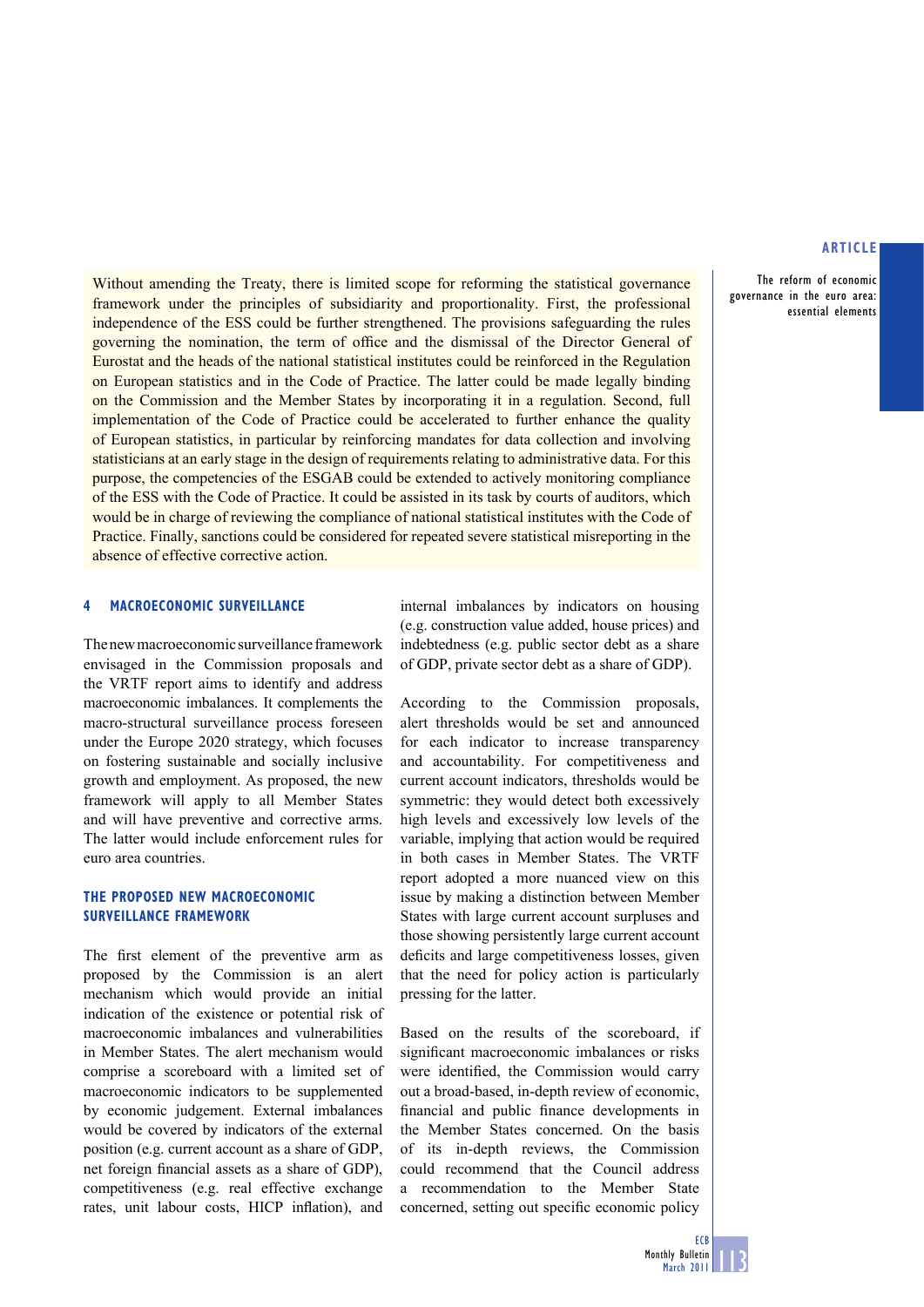measures aimed at reducing these imbalances and risks. These recommendations would be issued by the Council in parallel with other policy recommendations in the context of the Europe 2020 strategy and the SGP.

If the Commission were to identify severe macroeconomic imbalances, or imbalances that potentially endanger the proper functioning of EMU, it could recommend the triggering of the excessive imbalance procedure (EIP) under the corrective arm of the proposed macroeconomic surveillance framework, and the Member State concerned would be placed under stricter economic policy surveillance. Policy recommendations devised under the corrective arm would be more detailed and stricter than recommendations issued under the preventive arm and would specify the expected policy responses and set deadlines for taking corrective action. Member States under the EIP would be obliged to submit a corrective action plan (CAP) setting out their national policy response to the Council recommendations and deadlines, subject to Council endorsement. Member States subject to the EIP would be obliged to regularly report to the Council and to the Commission on the progress made towards the implementation of the Council recommendations. The Commission would assess their progress on the basis of these reports and possible country surveillance missions. The Member States would continue to be subject to stricter surveillance and reporting obligations until the Council, on the basis of a Commission recommendation, finds that the situation of an excessive imbalance has come to an end and closes the EIP.

The sanction mechanism of the EIP proposed by the Commission is foreseen to be broadly similar to the mechanism defined in the EDP for fiscal surveillance. For euro area countries, the Commission has put forward the possibility of applying financial sanctions in two situations. First, if the Council considers the measures or the timetable envisaged in the CAP to be insufficient to comply with its recommendations, it could ask the Member State concerned to revise the CAP. Sanctions could be applied to a euro area

country which repeatedly fails to provide a CAP which the Council deems appropriate. Second, if, on the basis of the Commission's assessment of a Member State's compliance with Council recommendations, the Council concludes that the Member State has repeatedly failed to deliver "appropriate action" under the EIP, it could implement financial sanctions, i.e. fines.

# **ASSESSMENT OF THE PROPOSED MACROECONOMIC SURVEILLANCE FRAMEWORK**

The introduction of a macroeconomic surveillance framework is a potentially important step towards closer economic union. To ensure the smooth functioning of monetary union, the framework should be improved in several ways. First, the specific nature of membership of a monetary union should be reflected more explicitly. This requires a clear distinction between the policy needs of euro area countries, on the one hand, and those of the other Member States, on the other, in view of the fact that spillovers inside the euro area are larger and exchange rate adjustments are no longer possible for euro area countries. This should therefore be clearly reflected in differentiated indicators and thresholds in the scoreboard. Tighter thresholds for competitiveness indicators should be imposed for the euro area countries.

Second, the particular focus of the surveillance framework should be on those macroeconomic imbalances that threaten the smooth functioning of the monetary union, which are significant losses in competitiveness, persistent current account deficits, unsustainable increases in asset prices, including real estate prices, and high levels of external and internal indebtedness. 16 The framework proposed by the European Commission is symmetric with respect to detecting, preventing and correcting both

<sup>16</sup> The set of indicators should be limited and focus on the detection of macroeconomic imbalances, and should therefore comprise indicators of private and public internal indebtedness, external indebtedness and price competitiveness. Such variables have proved to be important indicators of internal and external macroeconomic imbalances and competitiveness developments. This differs from the much wider set of variables used to assess progress on reforms in the context of the Europe 2020 strategy.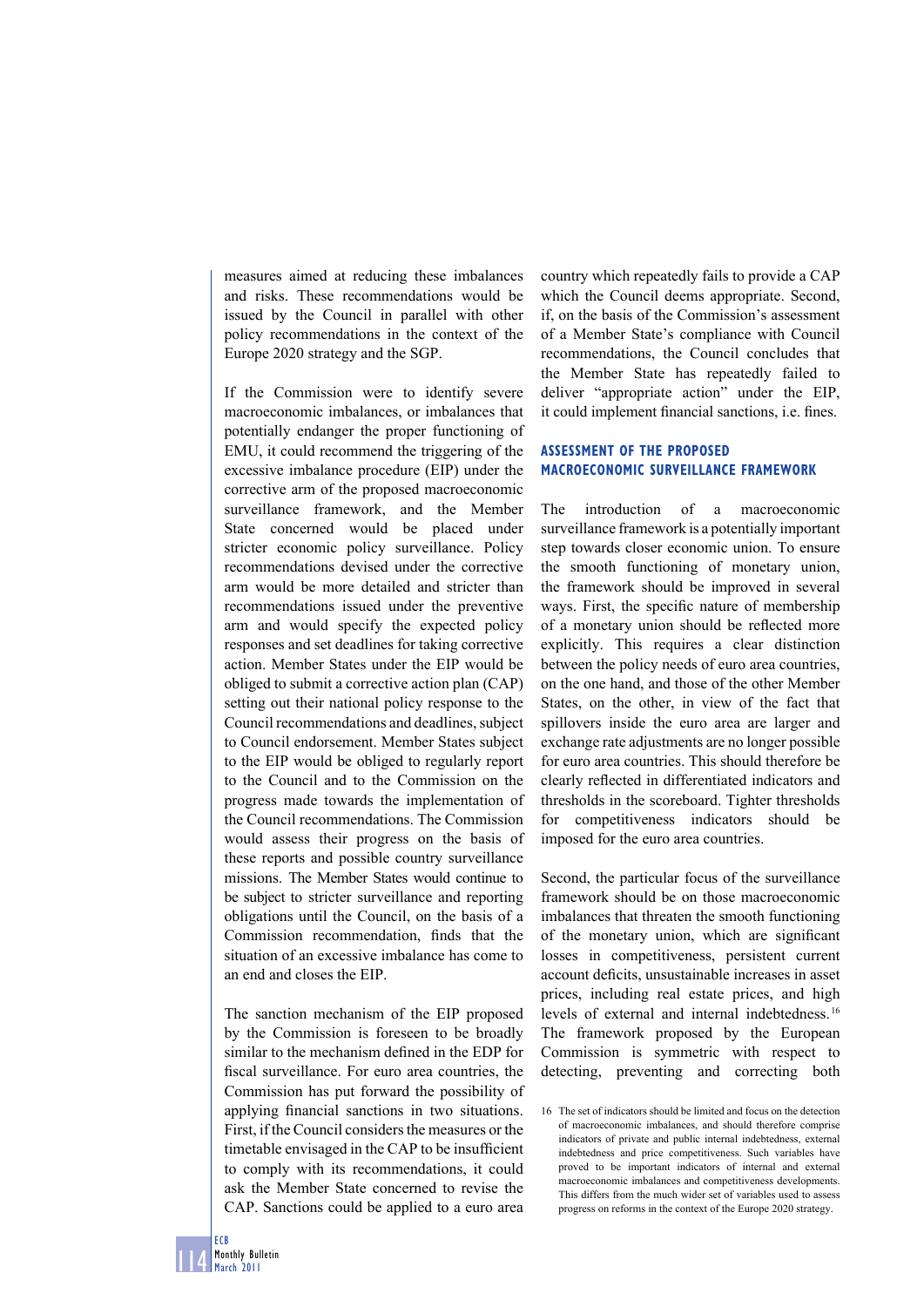The reform of economic governance in the euro area: essential elements

| Table 2 Summary of the proposed macroeconomic surveillance framework                                                                                                                                                                                                                                                                                                                                                                                                                                                                                                                                                                                                                                                                                                                                                                                         |                                                                                                                                                                                                                                                                                                                                                                                                                                                                                                                                                                                                                                                                                                                                                                                                                                                                                                                                                                                                                                                                                                                                                                                      |  |  |
|--------------------------------------------------------------------------------------------------------------------------------------------------------------------------------------------------------------------------------------------------------------------------------------------------------------------------------------------------------------------------------------------------------------------------------------------------------------------------------------------------------------------------------------------------------------------------------------------------------------------------------------------------------------------------------------------------------------------------------------------------------------------------------------------------------------------------------------------------------------|--------------------------------------------------------------------------------------------------------------------------------------------------------------------------------------------------------------------------------------------------------------------------------------------------------------------------------------------------------------------------------------------------------------------------------------------------------------------------------------------------------------------------------------------------------------------------------------------------------------------------------------------------------------------------------------------------------------------------------------------------------------------------------------------------------------------------------------------------------------------------------------------------------------------------------------------------------------------------------------------------------------------------------------------------------------------------------------------------------------------------------------------------------------------------------------|--|--|
|                                                                                                                                                                                                                                                                                                                                                                                                                                                                                                                                                                                                                                                                                                                                                                                                                                                              | <b>Financial Sanctions</b>                                                                                                                                                                                                                                                                                                                                                                                                                                                                                                                                                                                                                                                                                                                                                                                                                                                                                                                                                                                                                                                                                                                                                           |  |  |
| defined in the scoreboard; the scoreboard is updated at least annually<br>Commission conducts an in-depth review<br>Member States experiencing imbalances<br>The Council reviews compliance with recommendations annually and may<br>amend recommendations as appropriate                                                                                                                                                                                                                                                                                                                                                                                                                                                                                                                                                                                    |                                                                                                                                                                                                                                                                                                                                                                                                                                                                                                                                                                                                                                                                                                                                                                                                                                                                                                                                                                                                                                                                                                                                                                                      |  |  |
| Member States experiencing "excessive" imbalances based on the in-depth<br>review<br>recommendations to the Member State concerned, based on the Commission<br>recommendations<br>basis of a Commission report, the Council shall assess the corrective action plan<br>If the plan is considered insufficient, the Council shall invite the Member State<br>to amend its corrective action plan within a new deadline, taking into account<br>the scale and urgency of imbalances and the capacity of policies to address the<br>situation<br>the recommended corrective action<br>recommendation by the Commission, that the Member State is no longer<br>experiencing excessive imbalances<br>If a Member State repeatedly fails to act on Council recommendations to<br>address excessive imbalances, it will have to pay a yearly fine until the Council | Fine $(0.1\% \text{ of GDP})$ imposed by<br>reverse qualified majority vote                                                                                                                                                                                                                                                                                                                                                                                                                                                                                                                                                                                                                                                                                                                                                                                                                                                                                                                                                                                                                                                                                                          |  |  |
|                                                                                                                                                                                                                                                                                                                                                                                                                                                                                                                                                                                                                                                                                                                                                                                                                                                              | <b>Key procedural steps</b><br>1 The Commission report assesses all 27 Member States vis-à-vis the thresholds<br>2 The Council discussion of the Commission report<br>3 If Member States are considered to be affected by or at risk of imbalances, the<br>4 The Commission formulates recommendations and informs the Council of<br>5 The Council issues recommendations to the Member States concerned<br>1 The Commission formulates recommendations and informs the Council of<br>2 The Council declares the existence of an excessive imbalance and issues<br>3 The submission of a corrective action plan by the Member State concerned<br>4 Within two months after the submission of a corrective action plan, and on the<br>5 If the plan is considered sufficient, the Council shall adopt an opinion endorsing it<br>6 The Council will decide whether or not the Member State concerned has taken<br>7 The Member State will be subject to regular reporting and surveillance<br>8 Report on the action taken by the Member State concerned<br>The EIP will be closed once the Council concludes, on the basis of a<br>establishes that corrective action has been taken |  |  |

excessive losses and excessive gains in competitiveness. This entails a risk that surveillance efforts would lack focus and could be distracted from the most serious challenges to monetary union. As noted above, the VRTF report addresses this issue and calls for differentiation in the treatment of over and underperforming countries within the proposed macroeconomic surveillance framework. In order not to make the procedure overly complex or introduce a misguided short-term focus on demand management in the surveillance process, cases in which Member States experience strong gains in competitiveness and large current account surpluses should only be dealt with in the context of the Europe 2020 strategy.

Third, a greater degree of automaticity should be introduced in the proposed macroeconomic surveillance framework. While macroeconomic developments may be affected by factors outside the control of governments, and the impact of policy measures on macroeconomic developments may be indirect and therefore difficult to identify, it has to be ensured that the macroeconomic surveillance procedure is effective and provides the right incentives. However, the Commission's proposals give the Council substantial discretionary power over the issuance of policy recommendations and the size of sanctions. Too much scope for discretion could put the credibility of the macroeconomic surveillance framework at risk, since the rules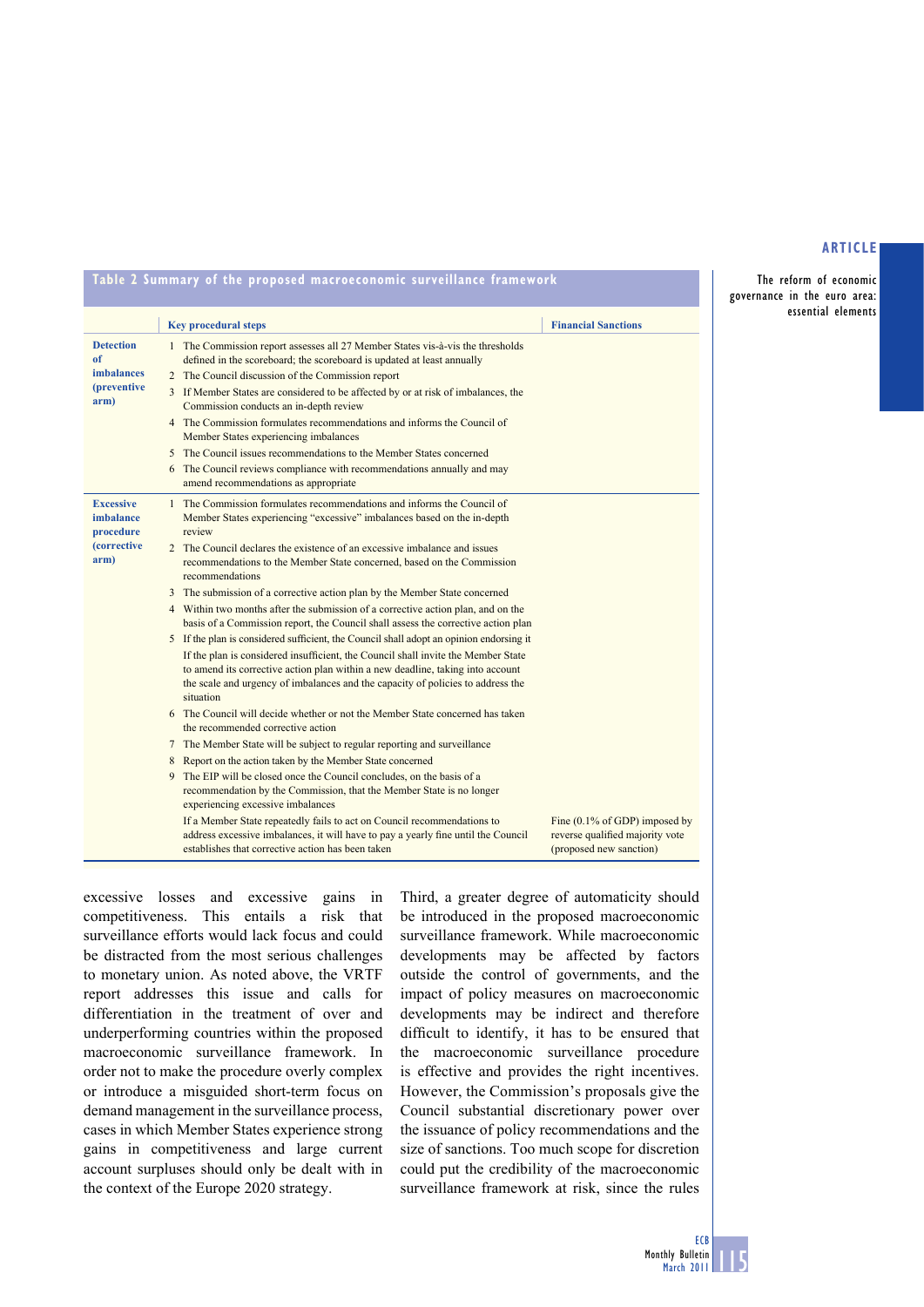and enforcement measures may not be applied consistently. The possibility of reducing or waiving financial sanctions on the grounds of exceptional economic circumstances or at the request of a Member State should therefore be avoided. In addition, the reverse majority voting rule, whereby the Commission proposals and recommendations would be deemed adopted by the Council unless rejected by a qualified majority vote, should be used more widely throughout the procedure.

Fourth, as with the reforms introduced in the SGP, financial sanctions in the proposed macroeconomic surveillance framework need to be applied gradually and at an early stage in order to provide Member States with the right incentives to comply with policy recommendations. This implies that financial sanctions – such as the obligation to set up an interest-bearing deposit – should be imposed immediately after the first instance of noncompliance or non-cooperation by a Member State. Political and reputational measures – such as reports to the European Council in case of non-compliance as well as the possibility for the Commission to conduct missions to Member States, in liaison with the ECB for euro area and ERM II countries – should also be made available, under both the preventive and the corrective arm as envisaged in the VRTF report.

# **5 A PERMANENT CRISIS MANAGEMENT FRAMEWORK**

Broader and stronger preventive and corrective arms of the economic governance framework should go a long way towards minimising the risk of a fiscal crises recurring in the euro area. Nonetheless, as the possibility of a future sovereign debt crisis cannot be completely ruled out, a permanent crisis management framework is required to deal with a sovereign liquidity or solvency crisis.

On 16 and 17 December 2010 the European Council agreed on a Treaty amendment to allow a permanent crisis management framework – named the European Stability Mechanism (ESM) – to be established by the euro area countries. As proposed, Article 136(3) of the TFEU will stipulate that the crisis management mechanism will be activated if the financial stability in the euro area as a whole is endangered and that any financial assistance in the form of loans will be made subject to strict conditionality. 17 The EFSF and the EFSM, which were set up in May 2010, will remain in place until June 2013 and will then be replaced by the ESM. The European Council endorsed the general features of the mechanism as set out in the Eurogroup statement of 28 November 2010 and requested the Eurogroup and the Commission to finalise work on the intergovernmental arrangement for setting up the future mechanism by March 2011 in cooperation with the European Parliament.

According to the Eurogroup statement, the ESM will complement the new framework of reinforced economic governance from June 2013. It will be based broadly on the EFSF. More specifically, assistance provided to a euro area country will be based on a stringent programme of economic and fiscal adjustment and on a rigorous debt sustainability analysis conducted by the Commission and the IMF, in liaison with the ECB. For countries considered solvent, private sector creditors will be encouraged to maintain their exposure. Insolvent Member States will have to negotiate a way to regain debt sustainability with creditors as a precondition for any financial assistance. To facilitate the negotiations with private sector creditors, standardised and identical collective action clauses (CACs) will be included in all newly issued government bonds from June 2013. Any decision to grant financial assistance will require the unanimous agreement of the euro area countries.

<sup>17</sup> The Member States have agreed to amend Article 136 of the TFEU. Paragraph 3 of the Article will read as follows: "The Member States whose currency is the euro may establish a stability mechanism to be activated if indispensable to safeguard the stability of the euro area as a whole. The granting of any required financial assistance under the mechanism will be made subject to strict conditionality."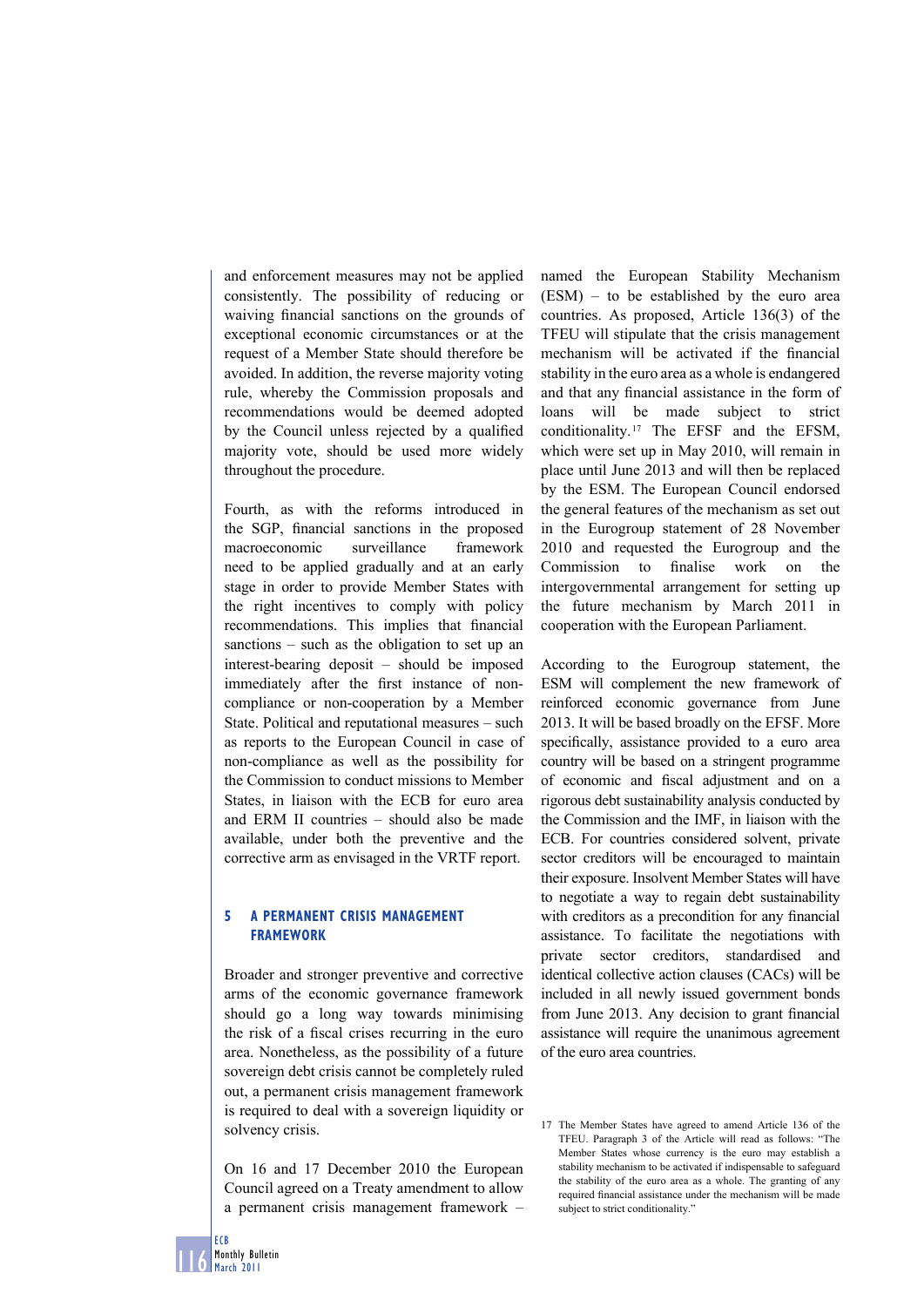The reform of economic governance in the euro area: essential elements

The ECB has welcomed the creation of a permanent crisis management framework to safeguard the financial stability of the euro area as a whole as a complement to the enhanced fiscal rules and macroeconomic surveillance. Due to the close integration of financial markets, the ESM must ensure that a sovereign debt crisis in the euro area is resolved in a timely and orderly manner. Any risk of contagion across countries (spreading the fiscal crisis across the euro area) or from a sovereign to private agents (creating or exacerbating a financial crisis) should be addressed by quick and decisive intervention.

Most importantly, the assistance mechanism of the ESM should minimise moral hazard. It needs to be governed by rigorous and binding rules to impose discipline on fiscal policies and must not be an attractive option for Member States. Any financial assistance to a Member State should be subject to strict conditionality to ensure that the sustainability of public finances is restored in a timely and ambitious manner. At the same time the financial support should be granted on non-concessional terms and the permanent crisis management framework must allow for financial market discipline. The possibility for private sector involvement in the event of the insolvency of a euro area country will ensure that interest rates sufficiently reflect the risks associated with differences in fiscal positions across Member States.

#### **6 CONCLUSIONS**

The current economic governance framework was never fully implemented and has even been weakened since the start of EMU. It thus failed to prevent the crisis in the euro area. The economic surveillance framework in place for fiscal policies was not applied sufficiently rigorously and available sanctions were not implemented. At the same time it lacked suitable mechanisms for the surveillance of macroeconomic policies. The economic governance proposals of the VRTF endorsed by the European Council in October 2010 and the Commission proposals

still under discussion go some way towards remedying these problems. However, they are not the quantum leap required to ensure sound economic and budgetary policies in the euro area, guaranteeing long-run stability and prosperity.

This article has indicated more precisely the areas where the envisaged reforms to the economic governance framework need to be reinforced, as follows:

- i) **Greater automaticity is required in all surveillance procedures, including the new macroeconomic surveillance framework.** When Member States fail to comply with recommendations to adjust their policies, this should lead to the consequences provided for in the preventive and corrective procedures, and the Council should have less room for halting or suspending procedures against the Member States. A simple way of achieving this would be a formal declaration by the Council, or at least the Eurogroup, committing itself to voting, as a rule, in favour of the continuation of procedures where recommended or proposed by the Commission. Thus, the Council would voluntarily limit its discretion and would need to justify instances in which it did not follow its own rule. Also, broader use of reverse majority voting should be considered.
- ii) **Surveillance procedures require strict deadlines, to avoid lengthy procedures, and the elimination of "escape clauses".**  The Council or the Commission should not be allowed to extend the deadline for correcting an excessive deficit or accept any significant deviation from the adjustment path towards the MTO during a severe economic downturn of a general nature, or to reduce or cancel financial sanctions either on grounds of exceptional economic circumstances or following a request by the Member State concerned. This would enhance automaticity.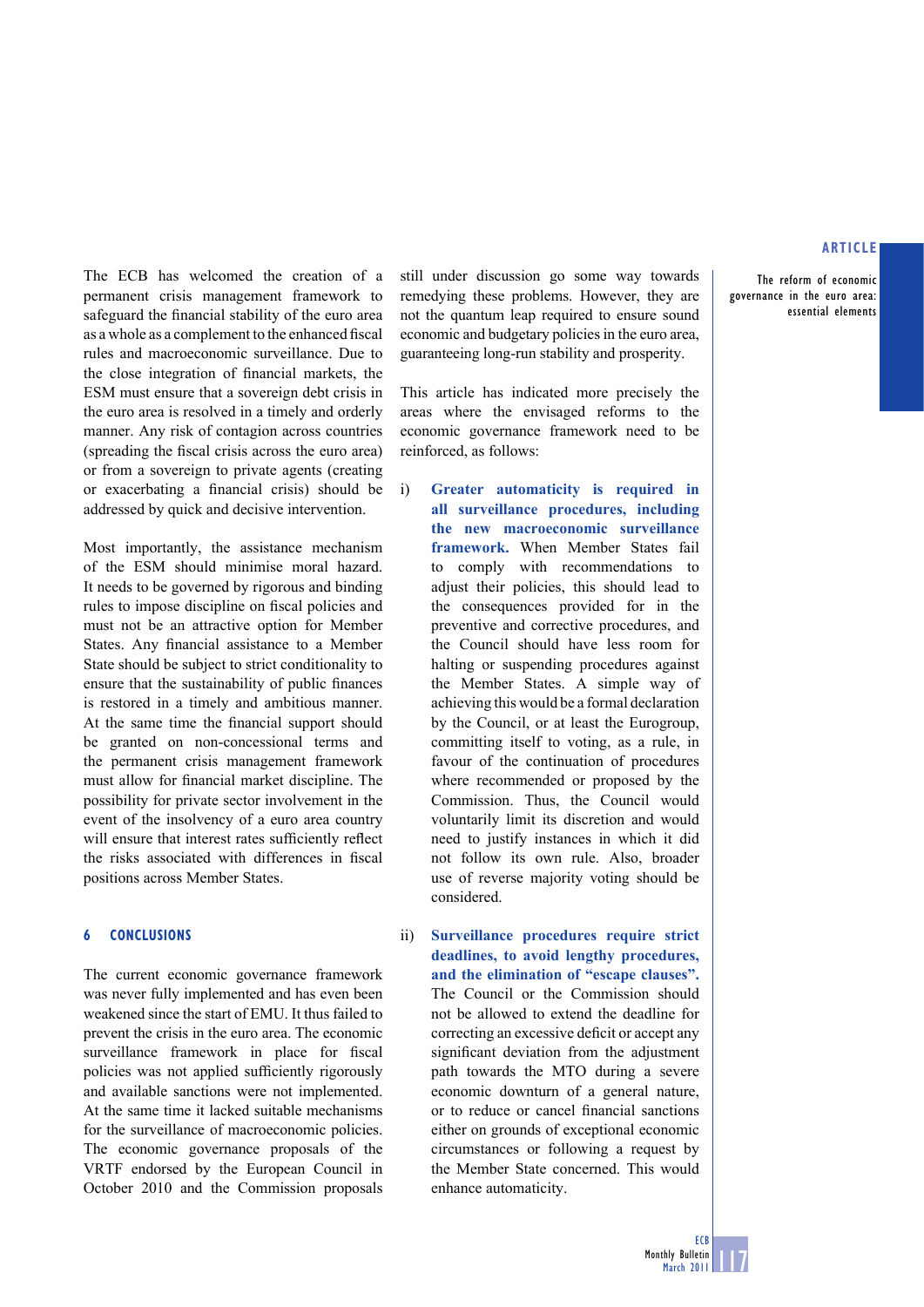- iii) **The macroeconomic surveillance framework should have a clear focus.**  In particular, it should focus on euro area countries with large current account deficits, significant competitiveness losses or high levels of public and private debt, as well as any other vulnerability threatening **EMU**
- iv) **Political and reputational measures should foster early compliance with the surveillance framework.** This includes increased reporting obligations for Member States and the submission of reports by the Council to the European Council in the event of non-compliance with Council recommendations, as well as the possibility of the Commission conducting missions to Member States, in liaison with the ECB for euro area and ERM II countries if the ECB deems this appropriate.
- v) **Financial sanctions should be applied at an early stage and gradually within the macroeconomic surveillance framework to provide clear and credible incentives for countries to adopt appropriate macroeconomic policies.** The EIP should oblige Member States to lodge an interestbearing deposit following the first instance of non-compliance and impose fines in cases of repeated non-compliance. The proceeds from any financial sanctions imposed on euro area countries as part of budgetary and macroeconomic surveillance should be assigned to the future ESM.
- vi) **Benchmarks for establishing the**  existence of an excessive deficit should **be more ambitious.** The scope for taking into consideration any "relevant factors" when establishing the existence of an excessive deficit – whether on the basis of the deficit criterion or on the basis of the debt criterion – should be substantially reduced, particularly when these are factors that could be regarded as mitigating the Member State's failure to comply with the

criteria. As regards the deficit criterion, such factors should be taken into account only if the deficit ratio of the country concerned is close to the 3% of GDP reference value and exceeds this value only temporarily (irrespective of whether the country's debt ratio is above or below the 60% reference value). As regards the debt criterion, such factors should be considered only if a government debt ratio in excess of 60% of GDP is projected to decline. Also, the backward-looking numerical benchmark used to assess whether a debt ratio above  $60\%$  of GDP is sufficiently diminishing should come into effect without delay.

- vii) **Requirements as regards the adjustment path towards a country's MTO should be made more ambitious.** Under the revised budgetary surveillance procedure, the question of whether a country is making sufficient progress towards its MTO should be evaluated on the basis of an overall assessment using the structural balance as the point of reference, including analysis of expenditure net of discretionary revenue measures. In this context, the annual improvement in the structural balance should be significantly more than 0.5 percentage point of GDP where a country's government debt exceeds the reference value of 60% of GDP or there are fiscal sustainability risks.
- viii) **The quality and independence of fi scal and economic analysis needs to be guaranteed.** This requires the establishment of an independent advisory body at EU level comprising persons of recognised competence. This body would provide an external ex post assessment of the conduct of budgetary and macroeconomic surveillance by the Council and the Commission.
- ix) **The commitment of the Member States to swiftly implement strong national budgetary frameworks in**

118 ECB Monthly Bulletin March 2011